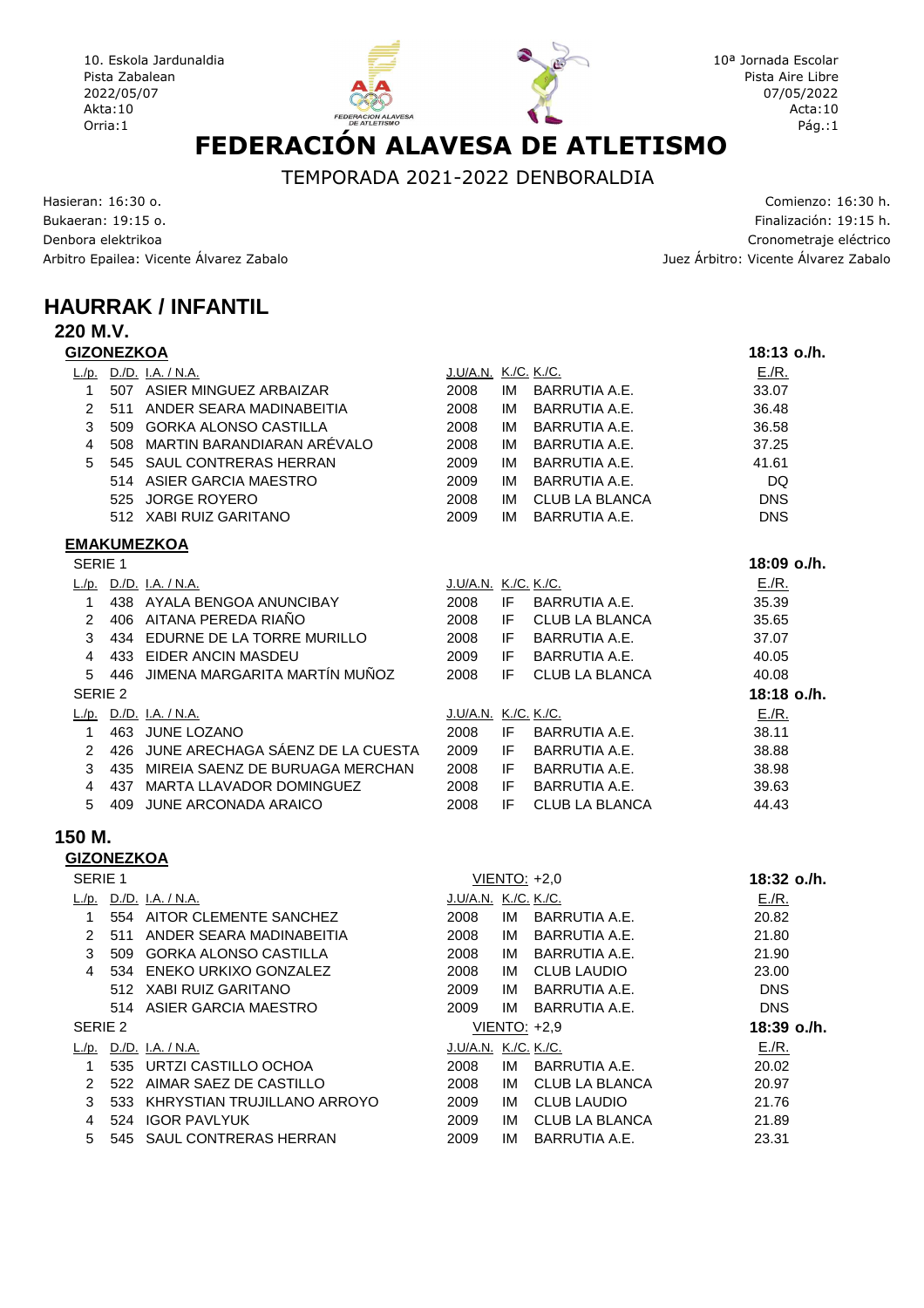



| SERIE 3        |                                      |                             |      | VIENTO: +2,3         | 18:45 o./h. |
|----------------|--------------------------------------|-----------------------------|------|----------------------|-------------|
|                | <u>L./p. D./D. I.A. / N.A.</u>       | J.U/A.N. K./C. K./C.        |      |                      | E/R.        |
| $\mathbf{1}$   | 540 GAIZKA JURADO BERROCAL           | 2008                        |      | IM CLUB LAUDIO       | 19.01       |
| $2^{\circ}$    | 550 JONAN GARCIA ORTIZ DE URBINA     | 2008                        |      | IM BARRUTIA A.E.     | 19.93       |
| 3              | 508 MARTIN BARANDIARAN ARÉVALO       | 2008                        |      | IM BARRUTIA A.E.     | 20.21       |
| $\overline{4}$ | 506 ANTTON ECHEVERRÍA MENDOZA        | 2008                        |      | IM BARRUTIA A.E.     | 20.27       |
| 5              | 526 JON OLARTE LÓPEZ DE ALDA         | 2008                        |      | IM CLUB LA BLANCA    | 20.47       |
|                | 532 OIER MOLERO MOGROVEJO            | 2008                        | IM   | <b>CLUB LAUDIO</b>   | <b>DNS</b>  |
|                | <b>EMAKUMEZKOA</b>                   |                             |      |                      |             |
| SERIE 1        |                                      |                             |      | $VIENTO: +0,7$       | 18:28 o./h. |
|                | L./p. D./D. I.A. / N.A.              | <u>J.U/A.N. K./C. K./C.</u> |      |                      | E/R.        |
| $\mathbf{1}$   | 453 NORA BAZ DIAZ DE MONASTERIOGUREN | 2009                        | IF.  | CLUB LA BLANCA       | 22.60       |
| $\overline{2}$ | 417 BERTA MIGUEL ROBREDO             | 2009                        | IF.  | CLUB LA BLANCA       | 23.56       |
| 3              | 447 ENMA BUSTILLO GONZALEZ           | 2009                        | IF.  | <b>CLUB LAUDIO</b>   | 24.24       |
| $\overline{4}$ | 422 SARA GARCIA CARRASCO             | 2008                        | IF.  | <b>CLUB LAUDIO</b>   | 24.29       |
| 5              | 449 SARA EL KAHLY IBARRETXE          | 2009                        | IF   | <b>CLUB LAUDIO</b>   | 24.99       |
| 6              | 454 ANE ASTOREKA RIGAULT             | 2009                        | IF.  | CLUB LA BLANCA       | 25.09       |
| $\overline{7}$ | 418 PAULE ARANZABAL ALONSO           | 2009                        | IF.  | <b>CLUB LAUDIO</b>   | 25.15       |
|                | 407 SARA HALBWACHS VILLARREAL        | 2009                        | IF   | CLUB LA BLANCA       | <b>DNS</b>  |
| SERIE 2        |                                      |                             |      | <b>VIENTO: +0,4</b>  | 18:36 o./h. |
|                | L./p. D./D. I.A. / N.A.              | J.U/A.N. K./C. K./C.        |      |                      | E/R.        |
| $\mathbf{1}$   | 434 EDURNE DE LA TORRE MURILLO       | 2008                        | IF   | BARRUTIA A.E.        | 22.11       |
| $\overline{2}$ | 425 GARAZI UNZAGA VILLANUEVA         | 2008                        | IF   | <b>CLUB LAUDIO</b>   | 22.39       |
| 3              | 415 ERIKA ROPERO                     | 2008                        | IF.  | CLUB LA BLANCA       | 22.49       |
| $\overline{4}$ | 474 NAHIA UDAETA VALBUENA            | 2009                        | IF - | <b>CLUB LAUDIO</b>   | 23.05       |
| 5              | 437 MARTA LLAVADOR DOMINGUEZ         | 2008                        | IF   | BARRUTIA A.E.        | 23.17       |
| 6              | 463 JUNE LOZANO                      | 2008                        | IF   | BARRUTIA A.E.        | 23.67       |
| SERIE 3        |                                      |                             |      | VIENTO: +1,7         | 18:42 o./h. |
|                | L./p. $D.P.$ I.A. / N.A.             | J.U/A.N. K./C. K./C.        |      |                      | E/R.        |
| $\mathbf{1}$   | 435 MIREIA SAENZ DE BURUAGA MERCHAN  | 2008                        | IF   | BARRUTIA A.E.        | 21.60       |
| $\overline{2}$ | 423 NAIA LUYANDO GARCIA              | 2008                        | IF.  | <b>CLUB LAUDIO</b>   | 21.66       |
| 3              | 403 UXUE MURGUIONDO MARTÍNEZ         | 2008                        | IF   | CLUB LA BLANCA       | 21.99       |
| $\overline{4}$ | 473 EIDER PÉREZ DE PIPAÓN ORTIZ      | 2008                        | IF.  | CLUB EL PRADO        | 22.85       |
| 5              | 433 EIDER ANCIN MASDEU               | 2009                        | IF.  | BARRUTIA A.E.        | 24.03       |
| 0              | 462 IRENE SANZ AGÜERA                | 2009                        | IF   | BARRUTIA A.E.        | <b>DNS</b>  |
| SERIE 4        |                                      |                             |      | VIENTO: +1,0         | 18:48 o./h. |
|                | L./p. D./D. I.A. / N.A.              | J.U/A.N. K./C. K./C.        |      |                      | E/R.        |
| 1              | 438 AYALA BENGOA ANUNCIBAY           | 2008                        | IF.  | BARRUTIA A.E.        | 20.84       |
| $\overline{2}$ | 406 AITANA PEREDA RIAÑO              | 2008                        | IF.  | CLUB LA BLANCA       | 20.94       |
| 3              | 431 PAULA DE LA LLERA GARCIA         | 2008                        | IF.  | <b>BARRUTIA A.E.</b> | 21.62       |
| 4              | 421 MAIDER ESCOBAR OTAOLA            | 2008                        | IF.  | <b>CLUB LAUDIO</b>   | 21.69       |
| 5              | 409 JUNE ARCONADA ARAICO             | 2008                        | IF.  | CLUB LA BLANCA       | 22.17       |
|                | 424 JONE RENTERIA PASCUAL            | 2008                        | IF   | <b>CLUB LAUDIO</b>   | <b>DNS</b>  |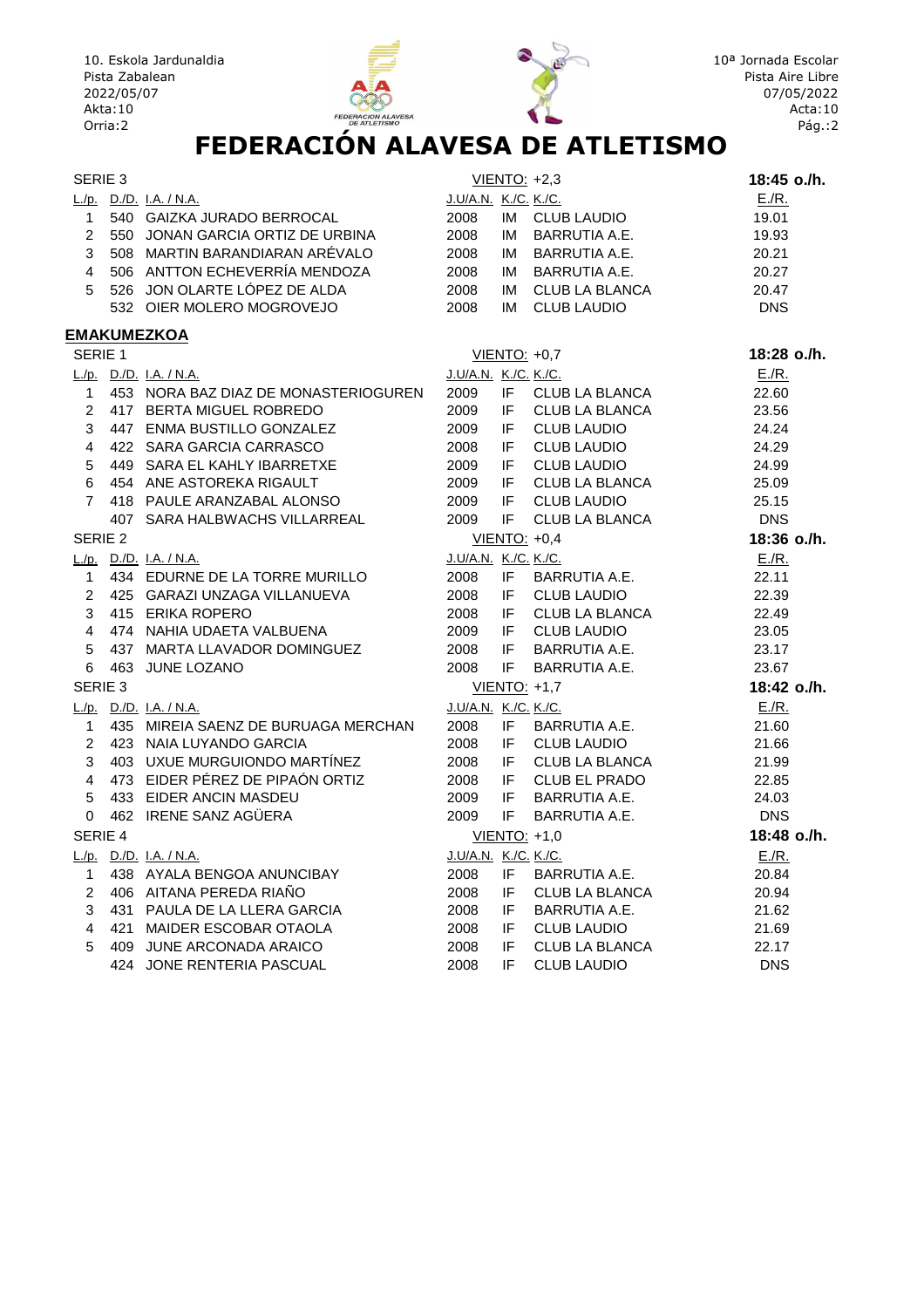



# **EXACTÓN ALAVESA DE ATLETISMO**

#### **HIRUKOITZA 16:30 o./h. GIZONEZKOA**

|  | 16:30 o./h. |  |
|--|-------------|--|
|  |             |  |

|                   | הסוובבווט |                                                                     |                             |    |                      |                |
|-------------------|-----------|---------------------------------------------------------------------|-----------------------------|----|----------------------|----------------|
|                   |           | L./p. D./D. I.A. / N.A.                                             | J.U/A.N. K./C. K./C.        |    |                      | E/R.           |
| $\mathbf 1$       |           | 507 ASIER MINGUEZ ARBAIZAR                                          | 2008                        | IM | BARRUTIA A.E.        | $10,92 (+0,6)$ |
|                   |           | 10,92(0,6)-10,85(-1,2)-10,08(0,3)-10,86(2,3)                        |                             |    |                      |                |
| $\overline{2}$    |           | 508 MARTIN BARANDIARAN ARÉVALO                                      | 2008                        | IM | BARRUTIA A.E.        | $10,34 (+2,0)$ |
|                   |           | 10,34(2,0)-9,96(2,7)-9,69(0,7)-X(0,0)                               |                             |    |                      |                |
| 3                 |           | 509 GORKA ALONSO CASTILLA                                           | 2008                        | IM | BARRUTIA A.E.        | 10,06(0,0)     |
|                   |           | $10,06(0,0) - X(0,3) - X(1,6) - 9,70(0,5)$                          |                             |    |                      |                |
| 4                 |           | 540 GAIZKA JURADO BERROCAL                                          | 2008                        | IM | <b>CLUB LAUDIO</b>   | 9,30(0,0)      |
|                   |           | $9,00(1,4) - X(-1,0) - 9,07(2,4) - 9,30(0,0)$                       |                             |    |                      |                |
| 5                 |           | 522 AIMAR SAEZ DE CASTILLO                                          | 2008                        | IM | CLUB LA BLANCA       | $8,92 (+1,2)$  |
|                   |           | $8,92(1,2)$ -7,70(1,6)-8,27(2,1)-X(1,5)                             |                             |    |                      |                |
| 6                 |           | 533 KHRYSTIAN TRUJILLANO ARROYO                                     | 2009                        | IM | <b>CLUB LAUDIO</b>   | $8,69 (+1,9)$  |
|                   |           | 7,84(1,5)-8,23(1,5)-8,69(1,9)-7,38(0,3)                             |                             |    |                      |                |
| $\overline{7}$    |           | 534 ENEKO URKIXO GONZALEZ                                           | 2008                        | IM | <b>CLUB LAUDIO</b>   | 8,25(0,0)      |
|                   |           | $X(0,7) - X(1,5) - 8,23(1,5) - 8,25(0,0)$                           |                             |    |                      |                |
|                   |           | 532 OIER MOLERO MOGROVEJO                                           | 2008                        | IM | <b>CLUB LAUDIO</b>   | <b>DNS</b>     |
|                   |           |                                                                     |                             |    |                      |                |
|                   |           | <b>EMAKUMEZKOA</b>                                                  |                             |    |                      |                |
|                   |           | L./p. D./D. I.A. / N.A.                                             | J.U/A.N. K./C. K./C.        |    |                      | E/R.           |
| 1                 |           | 406 AITANA PEREDA RIAÑO                                             | 2008                        | IF | CLUB LA BLANCA       | $10,68 (+1,0)$ |
|                   |           | $X(0,5)$ -10,21(2,5)- $X(0,2)$ -10,68(1,0)                          |                             |    |                      |                |
| $\overline{2}$    |           | 426 JUNE ARECHAGA SÁENZ DE LA CUESTA                                | 2009                        | IF | BARRUTIA A.E.        | $8,70 (+1,8)$  |
|                   |           | $8,47(2,4) - 8,46(1,0) - 8,28(1,3) - 8,70(1,8)$                     |                             |    |                      |                |
| 3                 |           | 424 JONE RENTERIA PASCUAL                                           | 2008                        | IF | <b>CLUB LAUDIO</b>   | $8,36 (+1,9)$  |
|                   |           | $8,36(1,9) - 8,15(1,6) - 7,48(0,0) - 8,00(1,3)$                     |                             |    |                      |                |
| 4                 |           | 421 MAIDER ESCOBAR OTAOLA                                           | 2008                        | IF | <b>CLUB LAUDIO</b>   | $8,21 (+0,9)$  |
|                   |           | 7,74(1,5)-7,93(1,79-8,05(1,)-8,21(0,9)                              |                             |    |                      |                |
| 5                 |           | 423 NAIA LUYANDO GARCIA                                             | 2008                        | IF | <b>CLUB LAUDIO</b>   | $8,16 (+2,3)$  |
|                   |           | $8,16(2,3) - X(1,0) - 7,16(1,2) - 8,12(1,3)$                        |                             |    |                      |                |
| 6                 |           | 453 NORA BAZ DIAZ DE MONASTERIOGUREN                                | 2009                        | IF | CLUB LA BLANCA       | $8,08 (+1,9)$  |
|                   |           | $7,64(0,1)$ -7,69(0,8)-7,71(1,6)-8,08(1,9)                          |                             |    |                      |                |
| $\overline{7}$    |           | 418 PAULE ARANZABAL ALONSO                                          | 2009                        | IF | <b>CLUB LAUDIO</b>   | $7,98 (+1,0)$  |
| 8                 |           | 7,90(2,3)-7,77(1,2)-7,81(2,6)-7,98(1,0)<br>454 ANE ASTOREKA RIGAULT |                             | IF |                      |                |
|                   |           | $_{--}$ X(0,7)-7,92(1,7)                                            | 2009                        |    | CLUB LA BLANCA       | $7,92 (+1,7)$  |
|                   |           |                                                                     |                             |    |                      |                |
|                   |           | <b>DISKOA - 800 G.</b>                                              |                             |    |                      | 16:30 o./h.    |
| <b>GIZONEZKOA</b> |           |                                                                     |                             |    |                      |                |
|                   |           | <u>L./p. D./D. I.A. / N.A.</u>                                      | <u>J.U/A.N. K./C. K./C.</u> |    |                      | E/R.           |
|                   |           | 506 ANTTON ECHEVERRÍA MENDOZA                                       |                             |    | BARRUTIA A.E.        |                |
| 1.                |           | 23,75-X-25,80-21,40                                                 | 2008                        | IM |                      | 25,80          |
| $\overline{2}$    |           | 535 URTZI CASTILLO OCHOA                                            | 2008                        | IM | <b>BARRUTIA A.E.</b> | 22,61          |
|                   |           | 15,97-18,68-22,61-18,18                                             |                             |    |                      |                |
| 3                 |           | 529 EDEY CRISTOBAL FERNANDEZ                                        | 2009                        | IM | CLUB LA BLANCA       | 15,37          |
|                   |           |                                                                     |                             |    |                      |                |

14,51-X-X-15,37

**EMAKUMEZKOA**

| .IVIANUIVIEZNUA         |                    |                  |            |
|-------------------------|--------------------|------------------|------------|
| L./p. D./D. I.A. / N.A. | J.U/A.N. K.C. K.C. |                  | $E/R$ .    |
| 461 MARÍA MARTÍNEZ      | 2009.              | IF BARRUTIA A.E. | <b>DNS</b> |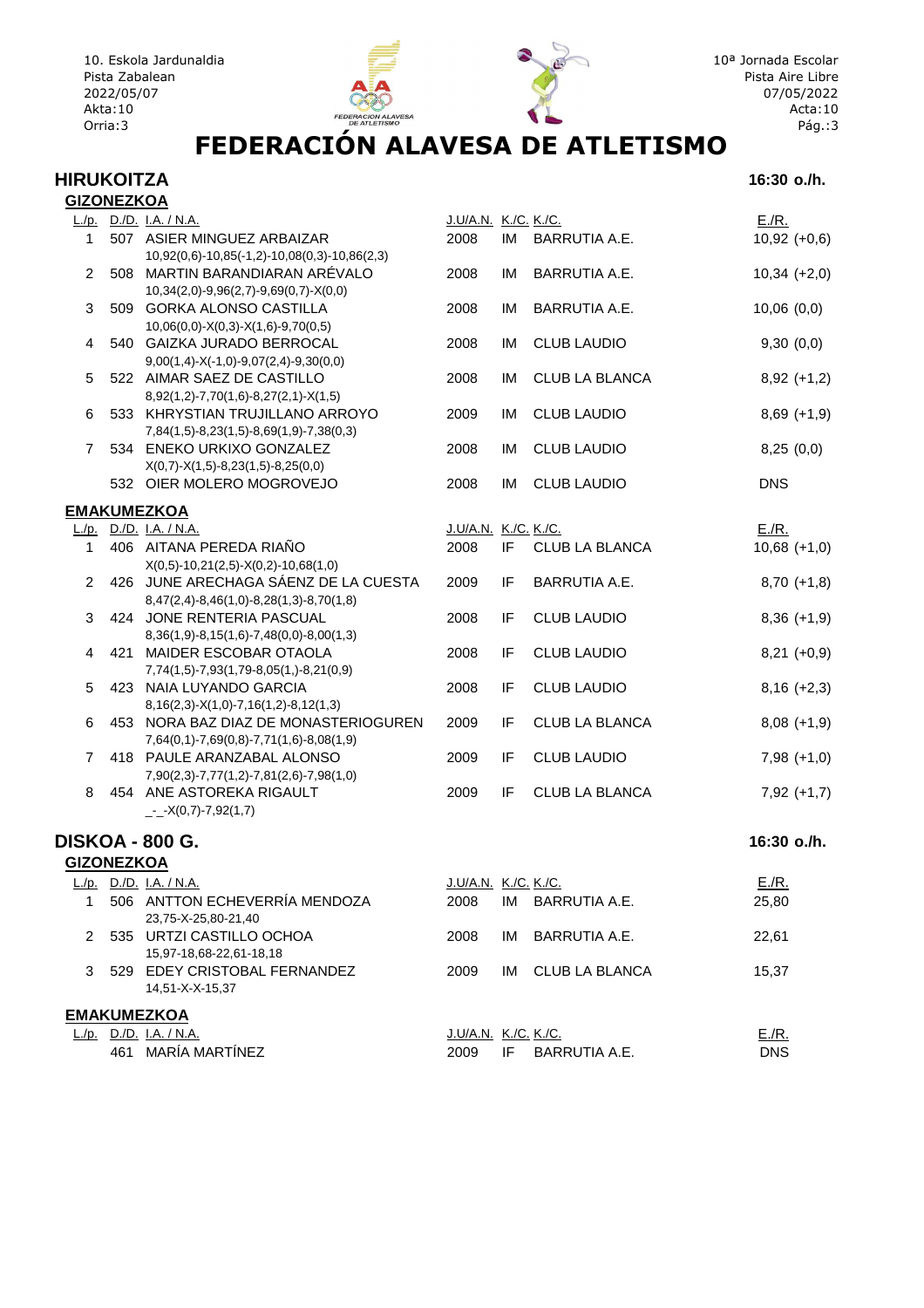



#### **XABALINA 16:30 o./h.**

|                |     | GIZONEZKOA - 500 G.                                    |                      |          |                                        |                          |
|----------------|-----|--------------------------------------------------------|----------------------|----------|----------------------------------------|--------------------------|
|                |     | L./p. D./D. I.A. / N.A.                                | J.U/A.N. K./C. K./C. |          |                                        | E/R.                     |
| 1              |     | 543 MARCOS HERRERO PENADES                             | 2008                 |          | IM CLUB ZAILU                          | 26,87                    |
|                |     | 24,84-25,68-25,67-26,87                                |                      |          |                                        |                          |
| $\overline{2}$ |     | 511 ANDER SEARA MADINABEITIA                           | 2008                 | IM       | BARRUTIA A.E.                          | 22,92                    |
|                |     | 18,22-X-22,92-21,70                                    |                      |          |                                        |                          |
| 3              |     | 507 ASIER MINGUEZ ARBAIZAR                             | 2008                 | IM       | BARRUTIA A.E.                          | 20,54                    |
|                |     | 20.54-X-X-X                                            |                      |          |                                        |                          |
| 4              |     | 545 SAUL CONTRERAS HERRAN                              | 2009                 | IM       | BARRUTIA A.E.                          | 18,44                    |
|                |     | 14,82-14,74-18,44-X                                    |                      |          |                                        |                          |
| 5              |     | 512 XABI RUIZ GARITANO                                 | 2009                 | IM       | BARRUTIA A.E.                          | 16,29                    |
| 6              |     | 16,22-14,90-16,29-X<br>535 URTZI CASTILLO OCHOA        | 2008                 |          | BARRUTIA A.E.                          |                          |
|                |     | 10,92-13,56-10,32-11,11                                |                      | IM       |                                        | 13,56                    |
| $\overline{7}$ |     | 514 ASIER GARCIA MAESTRO                               | 2009                 | IM       | BARRUTIA A.E.                          | 9,82                     |
|                |     | X-X-9,82-9,19                                          |                      |          |                                        |                          |
|                |     |                                                        |                      |          |                                        |                          |
|                |     | <b>EMAKUMEZKOA - 400 G.</b>                            |                      |          |                                        |                          |
|                |     | L./p. D./D. I.A. / N.A.                                | J.U/A.N. K./C. K./C. |          |                                        | E/R.                     |
| 1              |     | 428 IZARO LEZA CURIEL                                  | 2009                 | IF       | BARRUTIA A.E.                          | 18,32                    |
|                |     | 18,20-18,32-18,10-17,84                                |                      |          |                                        |                          |
| $\mathcal{P}$  |     | 416 EIDER AGORRETA PEREA                               | 2008                 | IF       | <b>CLUB LA BLANCA</b>                  | 12,57                    |
|                |     | 12.57-X-X-X                                            |                      |          |                                        |                          |
| 3              | 455 | NERWAYA MARIAM SAWADOGO DIEZ                           | 2009                 | IF       | <b>CLUB LA BLANCA</b>                  | 11,99                    |
|                |     | 10,44-9,29-11,99-11,02                                 |                      |          |                                        |                          |
| 4              |     | 454 ANE ASTOREKA RIGAULT                               | 2009                 | IF       | <b>CLUB LA BLANCA</b>                  | 8,50                     |
|                |     | 8.03-8.50-5.64-                                        |                      |          |                                        |                          |
|                | 465 | 462 IRENE SANZ AGÜERA<br><b>GIANNA FONTECHA CORRAL</b> | 2009<br>2009         | IF<br>IF | BARRUTIA A.E.<br><b>CLUB LA BLANCA</b> | <b>DNS</b><br><b>DNS</b> |
|                |     | MARÍA MARTÍNEZ                                         |                      |          |                                        |                          |
|                | 461 |                                                        | 2009                 | ΙF       | <b>BARRUTIA A.E.</b>                   | <b>DNS</b>               |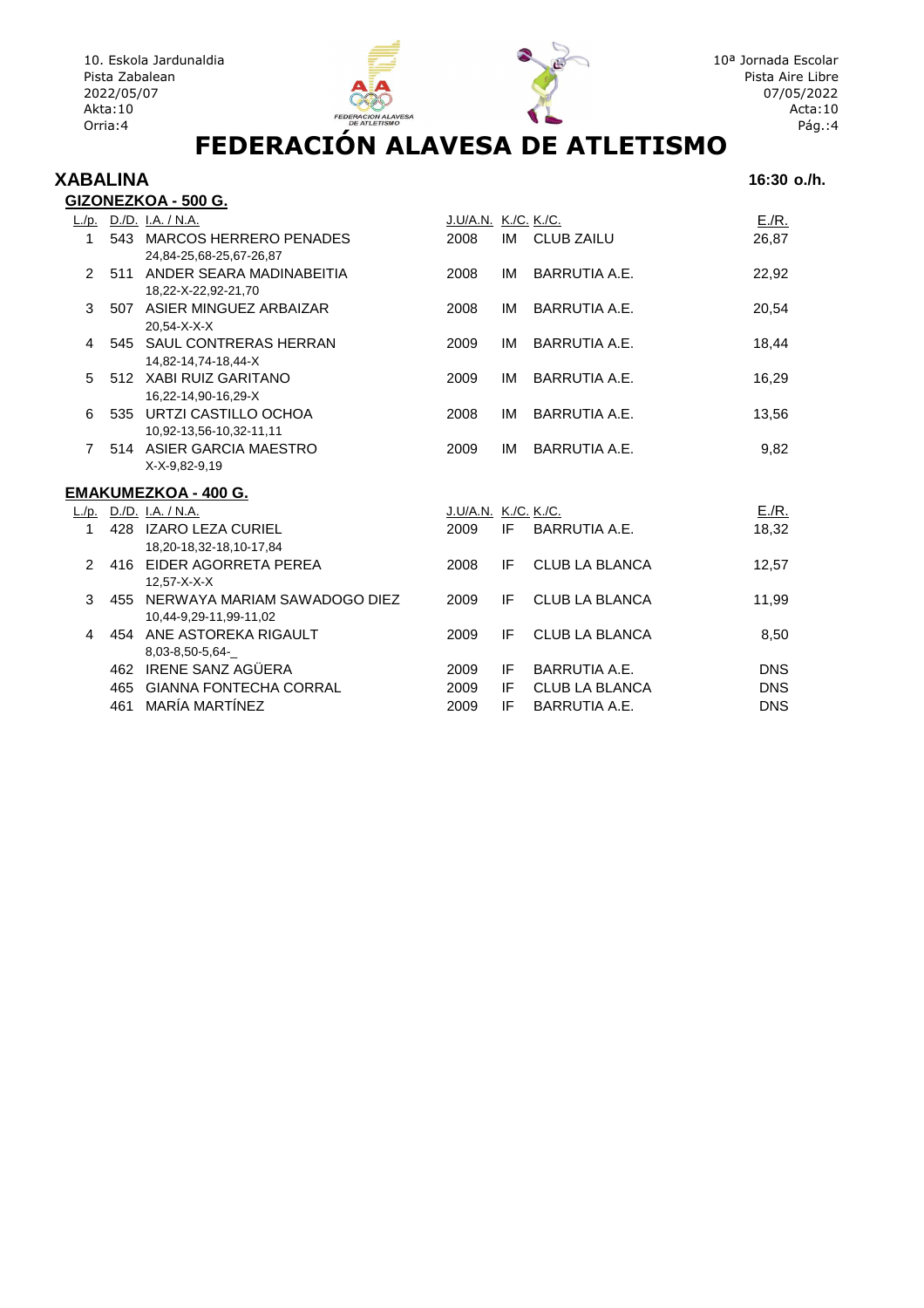

#### **KIMUAK / ALEVÍN**

| 60 M.V.                 |                                            |                      |                    |                     |             |                 |
|-------------------------|--------------------------------------------|----------------------|--------------------|---------------------|-------------|-----------------|
| <b>GIZONEZKOA</b>       |                                            |                      | <b>VIENTO: 0,0</b> |                     | 16:37 o./h. |                 |
|                         | L./p. D./D. I.A. / N.A.                    | J.U/A.N. K./C. K./C. |                    |                     |             | E./R. P.T./P.E. |
| $\mathbf{1}$            | 308 kilian Beltran de otalora Urrutia      | 2010                 |                    | AM BARRUTIA A.E.-1. | 11.72       | 8               |
| $\overline{2}$          | 378 ZUHAR ATXURRA PERAL                    | 2011                 |                    | AM CLUB LAUDIO-3    | 12.59       | 5               |
| 3                       | 349 MANEZ AZUMENDI BALADO                  | 2010                 |                    | AM CLUB LAUDIO-1    | 12.63       | 4               |
| $\overline{\mathbf{4}}$ | 365 Ander Albandoz Sáez de Asteasu         | 2011                 |                    | AM CLUB ZAILU       | 12.96       |                 |
| 5                       | 368 AMETS FERNANDEZ DE JAUREGUI PEREZ 2010 |                      |                    | AM BARRUTIA A.E.-3  | 13.77       | $\overline{2}$  |
| 6                       | 372 Oier Jiménez Gómez                     | 2011                 |                    | AM CLUB LA BLANCA   | 14.20       |                 |
|                         | <b>EMAKUMEZKOA</b>                         |                      |                    | VIENTO: +1,6        | 16:41 o./h. |                 |
|                         | L./p. D./D. I.A. / N.A.                    | J.U/A.N. K./C. K./C. |                    |                     |             | E./R. P.T./P.E. |
|                         | 1 239 ARET LARREINA DE EUSEBIO             | 2010                 |                    | AF C. LA BLANCA-1   | 11.94       | $\overline{7}$  |
|                         | 2 213 IRENE ARBEROLA                       | 2010                 |                    | AF BARRUTIA A.E.-2  | 12.44       | 6               |
|                         | 3 202 ARENE FERNANDEZ REY                  | 2010                 |                    | AF CLUB LAUDIO-2    | 13.01       | $\mathbf{3}$    |
| $\overline{4}$          | 256 Malen Ahedo Martinez de Albeniz        | 2011                 |                    | AF C. LA BLANCA-2   | 15.28       | $\mathbf{1}$    |
|                         | 280 Lorea Gutiérrez Gutiérrez              | 2010                 |                    | AF CLUB LA BLANCA   | <b>DNS</b>  |                 |
| 60 M.                   |                                            |                      |                    |                     |             |                 |
| <b>GIZONEZKOA</b>       |                                            |                      |                    |                     |             |                 |
| SERIE 1                 |                                            |                      |                    | VIENTO: +1,8        | 16:51 o./h. |                 |
|                         | L./p. D./D. I.A. / N.A.                    | J.U/A.N. K./C. K./C. |                    |                     |             | E./R. P.T./P.E. |
| $\mathbf{1}$            | 332 OIER BEJAR ORMAETXEA                   | 2011                 |                    | AM CLUB LA BLANCA   | 9.49        |                 |
|                         | 2 310 MATEO ORTIZ DE ZÁRATE SAN MILLAN     | 2010                 |                    | AM BARRUTIA A.E.-1. | 9.65        | $\sqrt{5}$      |
|                         | 3 327 ENEKO RUIZ DE LUZURIAGA LAMAS        | 2010                 |                    | AM CLUB EL PRADO    | 9.71        |                 |
| 4                       | 347 OIER AKESOLO ASTOBIZA                  | 2011                 |                    | AM CLUB LAUDIO-1    | 10.26       | 3               |
|                         | 374 ASIER PANIAGUA GARCIA DE ALBENIZ       | 2011                 |                    | AM CLUB LAUDIO-3    | <b>DNS</b>  |                 |
| SERIE <sub>2</sub>      |                                            |                      |                    | VIENTO: +1,5        | 16:55 o./h. |                 |
|                         | L./p. $D.P.$ I.A. / N.A.                   | J.U/A.N. K./C. K./C. |                    |                     | E/R.        |                 |
| 1                       | 304 EKI LARRAZABAL DÍAZ DE CERIO           | 2010                 |                    | AM CLUB ZAILU       | 8.88        |                 |
|                         | 2 373 ERLANTZ GUEVARA MARIN                | 2010                 |                    | AM CLUB LA BLANCA   | 9.00        |                 |
|                         | 3 324 JULEN DUEÑAS KORTA                   | 2010                 |                    | AM CLUB EL PRADO    | 9.27        |                 |
| $\overline{4}$          | 311 JON ABAURREA CARO                      | 2010                 |                    | AM BARRUTIA A.E.    | 10.54       |                 |
|                         | 309 MARTIN ITURRIAGA BERASATEGUI           | 2010                 |                    | AM BARRUTIA A.E.    | <b>DNS</b>  |                 |
|                         | <b>EMAKUMEZKOA</b>                         |                      |                    | VIENTO: +0,4        | 16:47 o./h. |                 |
|                         | L./p. D./D. I.A. / N.A.                    | J.U/A.N. K./C. K./C. |                    |                     |             | E./R. P.T./P.E. |
| $\mathbf{1}$            | 245 IRENE ANGULO MORENO                    | 2010                 |                    | AF C. LA BLANCA-2   | 9.02        | 8               |
|                         | 2 212 EIDER ECHEVERRIA ARTEUN CORRES       | 2010                 |                    | AF BARRUTIA A.E.-2  | 9.22        | $\overline{7}$  |
| 3                       | 242 CAROLINA GUTIÉRREZ PEREIRA             | 2010                 |                    | AF C. LA BLANCA-1   | 9.26        | $\,6\,$         |
| 4                       | 229 EIDER ANDRÉS ARAUZO                    | 2010                 |                    | AF BARRUTIA A.E.-3  | 9.78        | 4               |
| 5                       | 247 IRUNE MARTÍN GONZÁLEZ                  | 2011                 |                    | AF CLUB LA BLANCA   | 10.66       |                 |
| 6                       | 297 Naiara afonso rodrigues                | 2010                 |                    | AF CLUB LA BLANCA   | 10.80       |                 |

7 204 GARAZI MANTEROLA FANDIÑO 2011 AF CLUB LAUDIO-2 11.55 2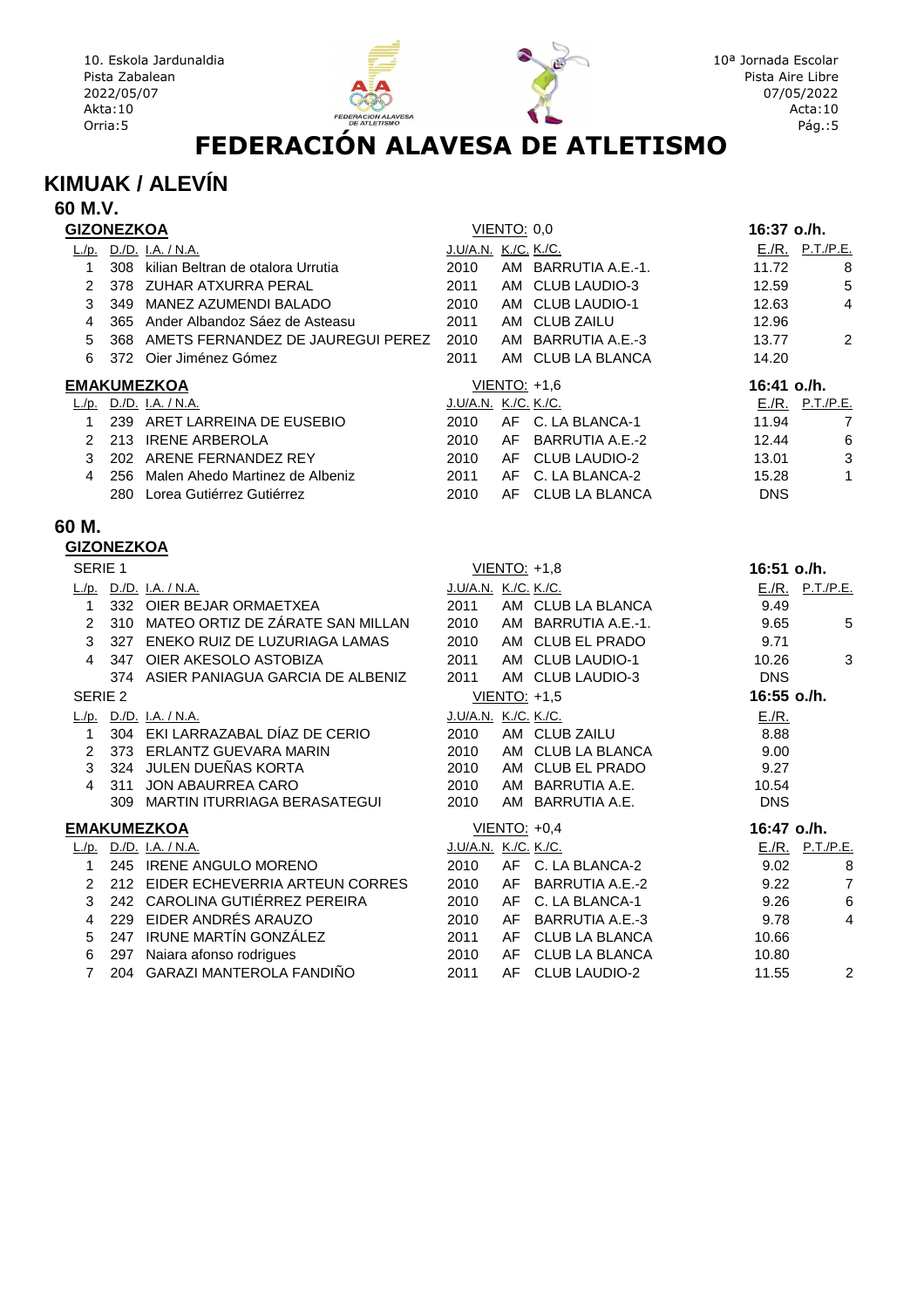

#### 10<sup>a</sup> Jornada Escolar Pista Aire Libre 07/05/2022 Acta:10 Pág.:6

#### **500 M. GIZONEZKOA**

| SERIE <sub>1</sub> |                                                                       |                             |                       | 17:45 o./h. |                 |
|--------------------|-----------------------------------------------------------------------|-----------------------------|-----------------------|-------------|-----------------|
|                    | L./p. D./D. I.A. / N.A.                                               | J.U/A.N. K./C. K./C.        |                       |             | E./R. P.T./P.E. |
|                    | 1 303 JULEN PRECIADO CALVO                                            | 2011                        | AM CLUB ZAILU         | 1:34.54     |                 |
|                    | 2 339 SANTI TOBÍAS GELADO                                             | 2011                        | AM CLUB LA BLANCA     | 1:37.26     |                 |
|                    | 3 337 AIMAR DOMEZAIN AMOR                                             | 2011                        | AM CLUB LA BLANCA     | 1:37.61     |                 |
|                    | 4 330 ARITZ QUINTANA PEREDA                                           | 2011                        | AM CLUB LA BLANCA     | 1:39.41     |                 |
|                    | 5 335 ANDER AYALA MURILLO                                             | 2010                        | AM CLUB LA BLANCA     | 1:40.07     |                 |
| SERIE 2            |                                                                       |                             |                       | 17:53 o./h. |                 |
|                    | L./p. D./D. I.A. / N.A.                                               | J.U/A.N. K./C. K./C.        |                       |             | E./R. P.T./P.E. |
| $\mathbf{1}$       | 305 AIMAR ALEGRE ARINA                                                | 2010                        | AM BARRUTIA A.E.-1.   | 1:36.50     | 6               |
|                    | 2 302 BEÑAT URBIOLA GARATE<br>3 320 HÉCTOR CASADO OLIVA               | 2011                        | AM CLUB ZAILU         | 1:41.21     |                 |
|                    |                                                                       | 2011                        | AM CLUB EL PRADO      | 1:42.61     |                 |
|                    | 4 351 OIER FRUTOS SAEZ                                                | 2010                        | AM CLUB LAUDIO-1      | 1:49.47     | 2               |
| $5 -$              | 360 LUKAS GALVEZ ECHEVERRIA                                           | 2011                        | AM CLUB LA BLANCA     | 1:52.54     |                 |
| SERIE 3            |                                                                       |                             |                       | 18:00 o./h. |                 |
|                    | L./p. D./D. I.A. / N.A.                                               | J.U/A.N. K./C. K./C.        |                       |             | E./R. P.T./P.E. |
| $\mathbf{1}$       | 336 ÍÑIGO OCHOA ALVAREZ DE ARCAYA                                     | 2011                        | AM CLUB LA BLANCA     | 1:39.96     |                 |
|                    | 2 369 ION SANZ AGÜERA                                                 | 2011                        | AM BARRUTIA A.E.      | 1:42.73     |                 |
|                    | 3 357 ENEKO GARCÍA MONTANS                                            | 2010                        | AM CLUB EL PRADO      | 1:46.51     |                 |
|                    | 4 321 XABIER FERRERO DIAZ                                             | 2010                        | AM CLUB EL PRADO      | 1:53.98     |                 |
| 5                  | 354 ANDER TORRECILLA ALMODOVAR                                        | 2011                        | AM CLUB LAUDIO-3      | 1:58.43     | $\overline{1}$  |
|                    | <b>EMAKUMEZKOA</b>                                                    |                             |                       |             |                 |
| SERIE 1            |                                                                       |                             |                       | 17:45 o./h. |                 |
|                    | L./p. D./D. I.A. / N.A.                                               | J.U/A.N. K./C. K./C.        |                       |             | E./R. P.T./P.E. |
|                    | 1 201 ALBA DE ARRIBA DIOS                                             |                             | 2010 AF CLUB LAUDIO-2 | 1:33.99     | 8               |
|                    | 2 287 MINERVA CONTRERAS HERRAN                                        | 2011                        | AF BARRUTIA A.E.-2    | 1:34.56     | $\overline{7}$  |
|                    | 3 211 MAIALEN IRAÑETA DE FELIPE                                       | 2010                        | AF CLUB ZAILU         | 1:35.12     |                 |
|                    | 4 232 AITANA MOLINERO MONTERO                                         | 2010                        | AF BARRUTIA A.E.-3    | 1:36.71     | $\sqrt{5}$      |
|                    | 5 267 TANIA JOSA LORENZO                                              | 2010                        | AF C. LA BLANCA-2     | 1:42.49     | $\overline{4}$  |
| SERIE 2            |                                                                       |                             |                       | 17:53 o./h. |                 |
|                    | L./p. D./D. I.A. / N.A.                                               | <u>J.U/A.N. K./C. K./C.</u> |                       |             | E./R. P.T./P.E. |
| $\mathbf{1}$       | 243 GOIURI AZPITARTE LARRINAGA                                        | 2011                        | AF C. LA BLANCA-1     | 1:44.11     | 3               |
|                    | 2 210 EIDER NIEVA VELASCO                                             | 2010                        | AF CLUB ZAILU         | 1:45.83     |                 |
|                    | 3 252 JUNE MARTÍNEZ DE KRIPAN LOSADA                                  | 2011                        | AF CLUB LA BLANCA     | 1:50.29     |                 |
|                    | 4 206 HAIZEA VIVARACHO MOSQUERA                                       | 2011                        | AF CLUB LAUDIO        | 1:52.92     |                 |
| 5 <sup>5</sup>     | 236 ANE ROSS BERDONCES                                                | 2010                        | AF CLUB LA BLANCA     | 1:52.96     |                 |
| SERIE 3            |                                                                       |                             |                       | 18:00 o./h. |                 |
|                    | L./p. D./D. I.A. / N.A.                                               | J.U/A.N. K./C. K./C.        |                       |             | E./R. P.T./P.E. |
|                    | 1 599 MALEN ARANTZAMENDI URTARAN                                      |                             | 2011 AF CLUB EL PRADO | 1:43.20     |                 |
|                    | 261 Naroa Gómez Tobillas                                              | 2011                        | AF CLUB LA BLANCA     | 1:57.79     |                 |
| 3                  | 209 SAIOA TORRECILLA ALMODOVAR                                        | 2011                        | AF CLUB LAUDIO        | 1:59.83     |                 |
| 4                  | 278 IRATI TRUJILLANO ARROYO                                           | 2011                        | AF CLUB LAUDIO        | 2:00.72     |                 |
| 5                  | 207 IRATI ORTEGA MINGUEZ                                              | 2010                        | AF CLUB LAUDIO        | 2:02.27     |                 |
|                    |                                                                       |                             |                       |             |                 |
| <b>ALTUERA</b>     |                                                                       |                             |                       |             | o./h.           |
| <b>GIZONEZKOA</b>  |                                                                       |                             |                       |             |                 |
|                    | L./p. D./D. I.A. / N.A.                                               | J.U/A.N. K./C. K./C.        |                       |             | E./R. P.T./P.E. |
| 1                  | 316 ALAIN MARIMON                                                     | 2011                        | AM BARRUTIA A.E.-1.   | 1,25        | 8               |
|                    | $0,95(O)$ -1,00(0)-1,05(O)-1,10(O)-1,15(O)-1,20(O)-1,25(O)-1,28(XXX)  |                             |                       |             |                 |
| 2                  | 317 DIEGO UZQUIANO RUIZ<br>$0,95(O) - 1,00(XO) - 1,05(O) - 1,10(XXX)$ | 2010                        | AM BARRUTIA A.E.-3    | 1,05        | 4               |
|                    |                                                                       |                             |                       |             |                 |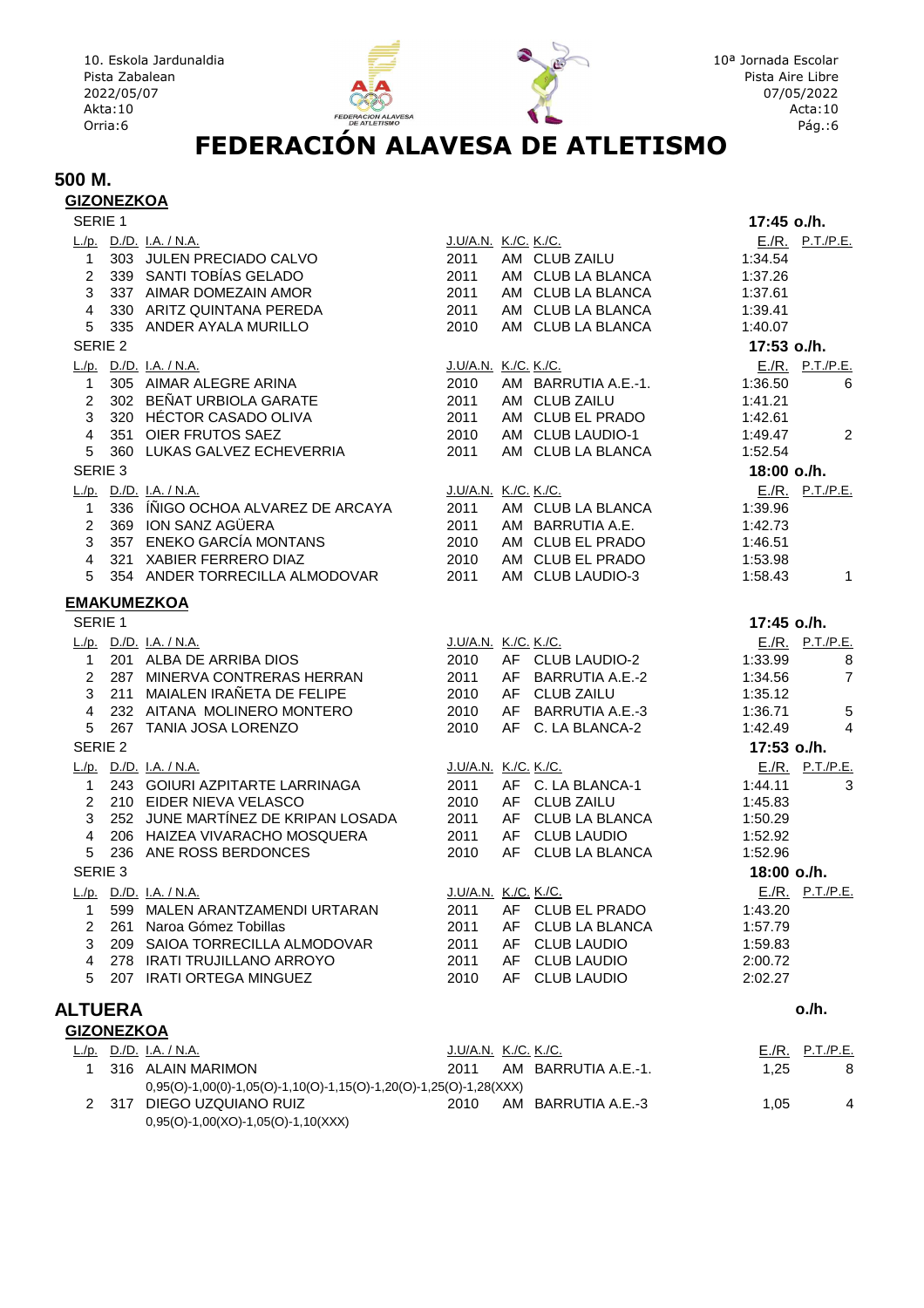

#### **EMAKUMEZKOA**

| L./p.        | D./D. I.A. / N.A.                                                                     | J.U/A.N. K./C. K./C. |     |                   | E/R. |    |
|--------------|---------------------------------------------------------------------------------------|----------------------|-----|-------------------|------|----|
|              | 208 MALEN ARAMBURU GARCIA                                                             | 2010                 |     | AF CLUB LAUDIO-2  | 1,20 | 7  |
|              | $0,95(O)$ -1,00 $(O)$ -1,05 $(O)$ -1,10 $(O)$ -1,15 $(O)$ -1,20 $(O)$ -1,25 $(XXX)$   |                      |     |                   |      |    |
|              | 2 262 NEREA SÁNCHEZ GUIJARRO                                                          | 2010                 |     | AF C. LA BLANCA-1 | 1.20 | -6 |
|              | $0,95(O)$ -1,00 $(O)$ -1,05 $(O)$ -1,10 $(O)$ -1,15 $(O)$ -1,20 $(XXO)$ -1,25 $(XXX)$ |                      |     |                   |      |    |
|              | 3 248 IRUNE MARTINEZ OCHOA                                                            | 2010                 |     | AF C. LA BLANCA-2 | 1.15 | 5  |
|              | $0,95(O)-1,00(O)-1,05(O)-1,10(XO)-1,15(XO)-1,20(XXX)$                                 |                      |     |                   |      |    |
| $\mathbf{A}$ | 277 KLARA BOMBIN NAVAS                                                                | 2010                 |     | AF CLUB LA BLANCA | 1.15 |    |
|              | $0,95(O) - 1,00(O) - 1,05(O) - 1,10(O) - 1,15(XXO) - 1,20(XXX)$                       |                      |     |                   |      |    |
|              | 5 215 LAIA MARTINEZ GONZALEZ                                                          | 2010                 | AF  | BARRUTIA A.E.-2   | 1,05 | 3  |
|              | $0,95(O)-1,00(O)-1,05(XO)-1,10(XXX)$                                                  |                      |     |                   |      |    |
| 6            | 255 Maitane Saez de Ibarra Romano                                                     | 2010                 | AF. | CLUB LA BLANCA    | 0.95 |    |
|              | $0.95(XO)-1.00(XXX)$                                                                  |                      |     |                   |      |    |

#### **LUZERA o./h.**

| <b>GIZONEZKOA</b> |                                                 |                      |                     |               |           |
|-------------------|-------------------------------------------------|----------------------|---------------------|---------------|-----------|
| L/p.              | D./D. I.A. / N.A.                               | J.U/A.N. K./C. K./C. |                     | E/R.          | P.T./P.E. |
|                   | 343 ALAIN MADARIAGA VILCHES                     | 2010                 | AM BARRUTIA A.E.-1. | $3,86 (+1,7)$ | 8         |
|                   | $3,57(1,4) - 3,86(1,7) - 3,67(1,5) - 3,55(0,9)$ |                      |                     |               |           |
|                   | 352 EGOITZ MATEOS GONZALEZ                      | 2011                 | AM CLUB LAUDIO-1    | 3,07(0,0)     | 4         |
|                   | $2,82(0,7)$ -2,93(0,6)-3,05(1,9)-3,07(0,0)      |                      |                     |               |           |
|                   | 353 LEO REIGADAS ELORRIAGA                      | 2011                 | AM CLUB LAUDIO-3    | $2,35 (+1,6)$ |           |
|                   | $2,35(1,6)$ -2,11(0,3)-2,25(2,7)-2,29(2,0)      |                      |                     |               |           |
|                   |                                                 |                      |                     |               |           |

#### **EMAKUMEZKOA**

|                   |     | L./p. $D.P.$ I.A. / N.A.                        | J.U/A.N. K./C. K./C. |     |                      | E/R.        |                 | P.T./P.E.      |
|-------------------|-----|-------------------------------------------------|----------------------|-----|----------------------|-------------|-----------------|----------------|
| 1                 |     | 288 IZEIA SAN MARTIN ALTUNA                     | 2011                 |     | AF CLUB EL PRADO     |             | $3,79 (+2,8)$   |                |
|                   |     | $3,52(1,3)-3,79(2,8)-3,67(1,7)-3,48(3,7)$       |                      |     |                      |             |                 |                |
| $\mathbf{2}$      |     | 259 MARIA LAZPITA GALLEGO                       | 2010                 |     | AF C. LA BLANCA-1    |             | $3,50 (+2,4)$   | $\overline{7}$ |
|                   |     | $3,47(1,9) - 3,50(2,4) - 3,41(1,7) - 3,36(0,0)$ |                      |     |                      |             |                 |                |
| 3                 |     | 214 EIDER PEREZ LUNA                            | 2010                 |     | AF BARRUTIA A.E.-2   |             | $3,41 (+1,4)$   | 6              |
|                   |     | $2,99(2,4)$ -2,79(2,2)-3,41(1,4)-3,28(0,0)      |                      |     |                      |             |                 |                |
| 4                 |     | 260 NAIA GARCIA DE LAS HERAS                    | 2010                 |     | AF C. LA BLANCA-2    |             | $3,25 (+2,1)$   | 5              |
|                   |     | $3,18(3,1)$ -2,96(1,2)-3,25(2,1)-3,10(2,1)      |                      |     |                      |             |                 |                |
| 5                 |     | 244 IBONE RUIZ ARAQUE                           | 2011                 |     | AF CLUB LA BLANCA    |             | $3,15 (+1,9)$   |                |
|                   |     | $2,64(1,7) - 3,06(3,1) - 3,15(1,9) - 3,02(2,2)$ |                      |     |                      |             |                 |                |
| 6                 |     | 253 KEIRA RUIZ ORIVE                            | 2011                 | AF. | CLUB LA BLANCA       |             | $3,04 (+0.5)$   |                |
|                   |     | $3,04(0,5)$ -2,95(2,1)-2,86(1,0)-2,98(1,2)      |                      |     |                      |             |                 |                |
| $\overline{7}$    |     | 205 HAIZEA MARQUINA SOUTO                       | 2010                 | AF. | <b>CLUB LAUDIO-2</b> | 2,90(0,0)   |                 | 3              |
|                   |     | $2,37(0,0)$ -2,90(1,2)-2,79(1,5)-2,69(0,0)      |                      |     |                      |             |                 |                |
| 8                 |     | 273 DAIRA MARTÍNEZ ANDRÉS                       | 2011                 |     | AF CLUB EL PRADO     |             | $2,87 (+1,1)$   |                |
|                   |     | $2,87(1,1)-2,73(1,2)-2,70(2,2)-X(2,3)$          |                      |     |                      |             |                 |                |
| 9                 |     | 231 ENARA SAIZ PEREZ                            | 2010                 |     | AF BARRUTIA A.E.-3   |             | $2,60 (+1,1)$   | 2              |
|                   |     | $2,20(0,6)-2,60(1,1)-2,42(2,3)-2,46(0,5)$       |                      |     | AF CLUB EL PRADO     |             |                 |                |
|                   |     | 598 ORIANNA WING YAN, HE GARCIA                 | 2011                 |     |                      | <b>DNS</b>  |                 |                |
| PISUA - 2 KG.     |     |                                                 |                      |     |                      | 17:50 o./h. |                 |                |
| <b>GIZONEZKOA</b> |     |                                                 |                      |     |                      |             |                 |                |
|                   |     | L./p. D./D. I.A. / N.A.                         | J.U/A.N. K./C. K./C. |     |                      |             | E./R. P.T./P.E. |                |
| 1                 |     | 312 AMETS SANTA CRUZ GUEVARA                    | 2010                 |     | AM BARRUTIA A.E.-1.  | 4,78        |                 | 7              |
|                   |     | 4,45-3,99-4,38-4,78                             |                      |     |                      |             |                 |                |
| $\mathcal{P}$     | 355 | ENDIKA ANDONI ZABALLA DELGADO                   | 2011                 |     | AM CLUB LAUDIO-3     | 4,76        |                 | 6              |
|                   |     | 3,57-X-X-4,76                                   |                      |     |                      |             |                 |                |
| 3                 |     | 348 MARKEL ALEJANDRE OLABARRIETA                | 2011                 |     | AM CLUB LAUDIO-1     | 4,32        |                 | 5              |
|                   |     | X-4,32-X-3,47                                   |                      |     |                      |             |                 |                |
|                   |     |                                                 |                      |     |                      |             |                 |                |
|                   |     |                                                 |                      |     |                      |             |                 |                |

#### **EMAKUMEZKOA**

|  | <u>L./p. D./D. I.A. / N.A.</u> | J.U/A.N. K./C. K./C. |                    | <u>E./R.</u> |  |
|--|--------------------------------|----------------------|--------------------|--------------|--|
|  | 270 NOA GONZALEZ JIMENEZ       | 2010                 | AF BARRUTIA A.E.-2 | 6.00         |  |
|  | 6,00-X-5,14-5,50               |                      |                    |              |  |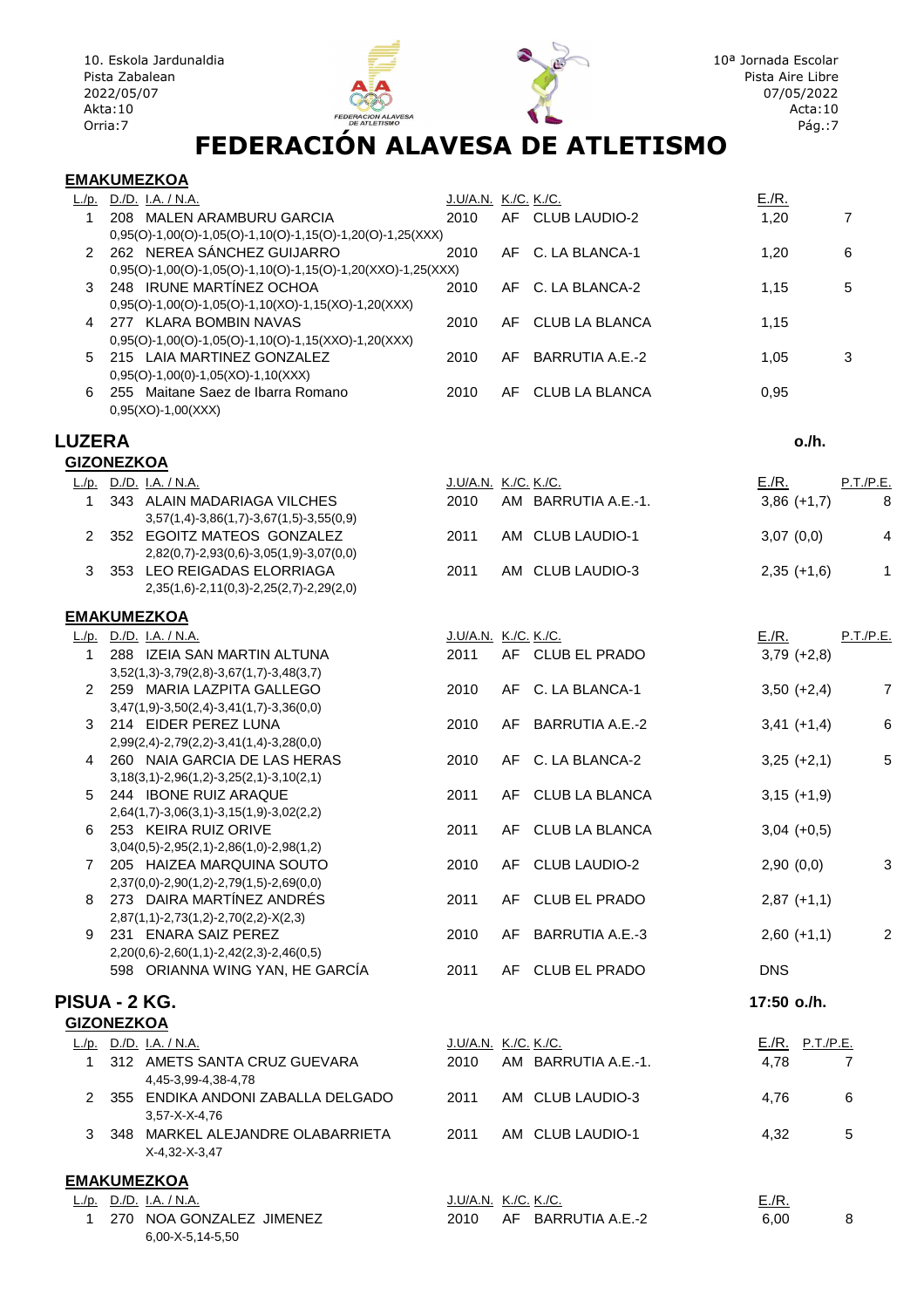



#### **BENJAMINEN MISTOA / BENJAMÍN MIXTO**

#### **50 M.V.**

| E./R. P.T./P.E.<br>L./p. D./D. I.A. / N.A.<br><u>J.U/A.N. K./C. K./C.</u><br>109 ARGI ASTOREKA RIGAULT<br>2013<br>BM C. LA BLANCA-1<br>$\mathbf{1}$<br>$\mathbf 0$<br>7<br>$\overline{2}$<br>2012<br>40<br><b>IRATI ARRANZ BENITO</b><br>BF BARRUTIA A.E.-2<br>$\,6\,$<br>0<br>$\sqrt{5}$<br>3<br>2012<br>125 MIKEL ARAMENDIA URIARTE<br>BM BARRUTIA A.E.-3<br>$\mathbf 0$<br>$\overline{\mathbf{4}}$<br>$\overline{4}$<br>65 BLANCA LAZPITA GALLEGO<br>2012<br>BF C. LA BLANCA-3<br>$\mathbf 0$<br>64 AMAIA MARTÍNEZ DE ZABARTE GONZALEZ 2012<br>3<br>5<br>0<br>BF C. LA BLANCA-4<br>$\overline{c}$<br>6<br>126 UNAI EIZMENDI ALDA<br>2013<br>BM BARRUTIA A.E.-1<br>$\mathbf 0$<br>$\mathbf{1}$<br>$\overline{7}$<br>NONGMA GALIAM SAWADOGO DIEZ<br>2012<br>BF C. LA BLANCA-2<br>57<br>0<br>17:08 o./h.<br>SERIE <sub>2</sub><br>$E/R$ .<br>L./p. D./D. I.A. / N.A.<br>J.U/A.N. K./C. K./C.<br>119 URTZI LARRAZABAL DÍAZ DE CERIO<br>2012<br><b>BM CLUB ZAILU</b><br>$\mathbf{1}$<br>0<br>2<br>116 IZEI ESCRIBANO ASTOBIZA<br>2012<br><b>BM CLUB LAUDIO</b><br>0<br>3<br>117 AMETS FRADEJAS LUENGO<br>2013<br><b>BM CLUB ZAILU</b><br>$\mathbf 0$<br>2012<br>161 ALEX ECHEVERRIA LLORENTE<br>BM CLUB LA BLANCA<br>$\mathbf 0$<br>4<br>160 ARATZ FERNÁNDEZ DE TROCÓNIZ PRADO 2012<br>5<br>BM CLUB LA BLANCA<br>0<br>ROSA FERNANDEZ CHIVITE<br>2012<br>BF CLUB LA BLANCA<br><b>DNS</b><br>69<br>2012<br>37<br>Aroa Iñiguez de Gordoa Martin<br>BF CLUB LA BLANCA<br><b>DNS</b><br>50 M.<br>SERIE 1<br>17:14 o./h.<br>E./R. P.T./P.E.<br>L./p. D./D. I.A. / N.A.<br>J.U/A.N. K./C. K./C.<br>154 gabriel herran corbeta<br>2012<br>BM C. LA BLANCA-1<br>$\overline{7}$<br>$\mathbf{1}$<br>0<br>$\overline{2}$<br>2012<br>35 <sup>7</sup><br>ÍZARO BAZAGA<br>BF C. LA BLANCA-2<br>0<br>6<br>5<br>3<br>139 XUMAI GONZÁLEZ MARTIN<br>2012<br>BM BARRUTIA A.E.-1<br>0<br>5<br>$\overline{\mathbf{4}}$<br>13 <sup>2</sup><br>ANE VELEZ TAMARGO<br>2012<br>BF C. LA BLANCA-4<br>$\Omega$<br>3<br>6<br>IRIA CID CONDE<br>2012<br>BF C. LA BLANCA-3<br>0<br>6<br>$\overline{c}$<br>6<br>2012<br>62<br>NAHIA BUSTO SANTA CRUZ<br>BF BARRUTIA A.E.-2<br>$\mathbf 0$<br>$\mathbf{1}$<br>$\overline{7}$<br>ELENE ULIBARRI MARTÍN<br>2013<br>2<br>BF BARRUTIA A.E.-3<br>$\Omega$<br>SERIE <sub>2</sub><br>17:17 o./h.<br>E.R.<br>L./p. D./D. I.A. / N.A.<br><u>J.U/A.N. K./C. K./C.</u><br>162 ERIK RAMOS MAILLO<br>2012<br>BM CLUB EL PRADO<br>$\mathbf{1}$<br>0<br>164 URKO ZIRITZA RASKA<br>2013<br>BM CLUB EL PRADO<br>2<br>$\Omega$<br>4<br>166 ARTURO MANUEL BARRASA GARCIA<br>2012<br>BM CLUB LA BLANCA<br>0<br>3<br>165 MIKEL ARANTZAMENDI URTARAN<br>2013<br>BM CLUB EL PRADO<br>$\mathbf 0$<br>6<br>$\mathbf 0$<br>NAHIA CALZADA MARTINEZ<br>2012<br>BF CLUB LAUDIO<br>28<br>5<br>MANUELA REPES MORENO<br>2013<br>BF BARRUTIA A.E.<br>$\Omega$<br>60<br>$\Omega$<br>BF CLUB LA BLANCA<br><b>DNS</b><br>24<br>2012 | SERIE 1 |                       |  | 17:05 o./h. |  |
|-------------------------------------------------------------------------------------------------------------------------------------------------------------------------------------------------------------------------------------------------------------------------------------------------------------------------------------------------------------------------------------------------------------------------------------------------------------------------------------------------------------------------------------------------------------------------------------------------------------------------------------------------------------------------------------------------------------------------------------------------------------------------------------------------------------------------------------------------------------------------------------------------------------------------------------------------------------------------------------------------------------------------------------------------------------------------------------------------------------------------------------------------------------------------------------------------------------------------------------------------------------------------------------------------------------------------------------------------------------------------------------------------------------------------------------------------------------------------------------------------------------------------------------------------------------------------------------------------------------------------------------------------------------------------------------------------------------------------------------------------------------------------------------------------------------------------------------------------------------------------------------------------------------------------------------------------------------------------------------------------------------------------------------------------------------------------------------------------------------------------------------------------------------------------------------------------------------------------------------------------------------------------------------------------------------------------------------------------------------------------------------------------------------------------------------------------------------------------------------------------------------------------------------------------------------------------------------------------------------------------------------------------------------------------------------------------------------------------------------------------------------------------------------------------------------------------------------------------------------------------------------------------------------|---------|-----------------------|--|-------------|--|
|                                                                                                                                                                                                                                                                                                                                                                                                                                                                                                                                                                                                                                                                                                                                                                                                                                                                                                                                                                                                                                                                                                                                                                                                                                                                                                                                                                                                                                                                                                                                                                                                                                                                                                                                                                                                                                                                                                                                                                                                                                                                                                                                                                                                                                                                                                                                                                                                                                                                                                                                                                                                                                                                                                                                                                                                                                                                                                             |         |                       |  |             |  |
|                                                                                                                                                                                                                                                                                                                                                                                                                                                                                                                                                                                                                                                                                                                                                                                                                                                                                                                                                                                                                                                                                                                                                                                                                                                                                                                                                                                                                                                                                                                                                                                                                                                                                                                                                                                                                                                                                                                                                                                                                                                                                                                                                                                                                                                                                                                                                                                                                                                                                                                                                                                                                                                                                                                                                                                                                                                                                                             |         |                       |  |             |  |
|                                                                                                                                                                                                                                                                                                                                                                                                                                                                                                                                                                                                                                                                                                                                                                                                                                                                                                                                                                                                                                                                                                                                                                                                                                                                                                                                                                                                                                                                                                                                                                                                                                                                                                                                                                                                                                                                                                                                                                                                                                                                                                                                                                                                                                                                                                                                                                                                                                                                                                                                                                                                                                                                                                                                                                                                                                                                                                             |         |                       |  |             |  |
|                                                                                                                                                                                                                                                                                                                                                                                                                                                                                                                                                                                                                                                                                                                                                                                                                                                                                                                                                                                                                                                                                                                                                                                                                                                                                                                                                                                                                                                                                                                                                                                                                                                                                                                                                                                                                                                                                                                                                                                                                                                                                                                                                                                                                                                                                                                                                                                                                                                                                                                                                                                                                                                                                                                                                                                                                                                                                                             |         |                       |  |             |  |
|                                                                                                                                                                                                                                                                                                                                                                                                                                                                                                                                                                                                                                                                                                                                                                                                                                                                                                                                                                                                                                                                                                                                                                                                                                                                                                                                                                                                                                                                                                                                                                                                                                                                                                                                                                                                                                                                                                                                                                                                                                                                                                                                                                                                                                                                                                                                                                                                                                                                                                                                                                                                                                                                                                                                                                                                                                                                                                             |         |                       |  |             |  |
|                                                                                                                                                                                                                                                                                                                                                                                                                                                                                                                                                                                                                                                                                                                                                                                                                                                                                                                                                                                                                                                                                                                                                                                                                                                                                                                                                                                                                                                                                                                                                                                                                                                                                                                                                                                                                                                                                                                                                                                                                                                                                                                                                                                                                                                                                                                                                                                                                                                                                                                                                                                                                                                                                                                                                                                                                                                                                                             |         |                       |  |             |  |
|                                                                                                                                                                                                                                                                                                                                                                                                                                                                                                                                                                                                                                                                                                                                                                                                                                                                                                                                                                                                                                                                                                                                                                                                                                                                                                                                                                                                                                                                                                                                                                                                                                                                                                                                                                                                                                                                                                                                                                                                                                                                                                                                                                                                                                                                                                                                                                                                                                                                                                                                                                                                                                                                                                                                                                                                                                                                                                             |         |                       |  |             |  |
|                                                                                                                                                                                                                                                                                                                                                                                                                                                                                                                                                                                                                                                                                                                                                                                                                                                                                                                                                                                                                                                                                                                                                                                                                                                                                                                                                                                                                                                                                                                                                                                                                                                                                                                                                                                                                                                                                                                                                                                                                                                                                                                                                                                                                                                                                                                                                                                                                                                                                                                                                                                                                                                                                                                                                                                                                                                                                                             |         |                       |  |             |  |
|                                                                                                                                                                                                                                                                                                                                                                                                                                                                                                                                                                                                                                                                                                                                                                                                                                                                                                                                                                                                                                                                                                                                                                                                                                                                                                                                                                                                                                                                                                                                                                                                                                                                                                                                                                                                                                                                                                                                                                                                                                                                                                                                                                                                                                                                                                                                                                                                                                                                                                                                                                                                                                                                                                                                                                                                                                                                                                             |         |                       |  |             |  |
|                                                                                                                                                                                                                                                                                                                                                                                                                                                                                                                                                                                                                                                                                                                                                                                                                                                                                                                                                                                                                                                                                                                                                                                                                                                                                                                                                                                                                                                                                                                                                                                                                                                                                                                                                                                                                                                                                                                                                                                                                                                                                                                                                                                                                                                                                                                                                                                                                                                                                                                                                                                                                                                                                                                                                                                                                                                                                                             |         |                       |  |             |  |
|                                                                                                                                                                                                                                                                                                                                                                                                                                                                                                                                                                                                                                                                                                                                                                                                                                                                                                                                                                                                                                                                                                                                                                                                                                                                                                                                                                                                                                                                                                                                                                                                                                                                                                                                                                                                                                                                                                                                                                                                                                                                                                                                                                                                                                                                                                                                                                                                                                                                                                                                                                                                                                                                                                                                                                                                                                                                                                             |         |                       |  |             |  |
|                                                                                                                                                                                                                                                                                                                                                                                                                                                                                                                                                                                                                                                                                                                                                                                                                                                                                                                                                                                                                                                                                                                                                                                                                                                                                                                                                                                                                                                                                                                                                                                                                                                                                                                                                                                                                                                                                                                                                                                                                                                                                                                                                                                                                                                                                                                                                                                                                                                                                                                                                                                                                                                                                                                                                                                                                                                                                                             |         |                       |  |             |  |
|                                                                                                                                                                                                                                                                                                                                                                                                                                                                                                                                                                                                                                                                                                                                                                                                                                                                                                                                                                                                                                                                                                                                                                                                                                                                                                                                                                                                                                                                                                                                                                                                                                                                                                                                                                                                                                                                                                                                                                                                                                                                                                                                                                                                                                                                                                                                                                                                                                                                                                                                                                                                                                                                                                                                                                                                                                                                                                             |         |                       |  |             |  |
|                                                                                                                                                                                                                                                                                                                                                                                                                                                                                                                                                                                                                                                                                                                                                                                                                                                                                                                                                                                                                                                                                                                                                                                                                                                                                                                                                                                                                                                                                                                                                                                                                                                                                                                                                                                                                                                                                                                                                                                                                                                                                                                                                                                                                                                                                                                                                                                                                                                                                                                                                                                                                                                                                                                                                                                                                                                                                                             |         |                       |  |             |  |
|                                                                                                                                                                                                                                                                                                                                                                                                                                                                                                                                                                                                                                                                                                                                                                                                                                                                                                                                                                                                                                                                                                                                                                                                                                                                                                                                                                                                                                                                                                                                                                                                                                                                                                                                                                                                                                                                                                                                                                                                                                                                                                                                                                                                                                                                                                                                                                                                                                                                                                                                                                                                                                                                                                                                                                                                                                                                                                             |         |                       |  |             |  |
|                                                                                                                                                                                                                                                                                                                                                                                                                                                                                                                                                                                                                                                                                                                                                                                                                                                                                                                                                                                                                                                                                                                                                                                                                                                                                                                                                                                                                                                                                                                                                                                                                                                                                                                                                                                                                                                                                                                                                                                                                                                                                                                                                                                                                                                                                                                                                                                                                                                                                                                                                                                                                                                                                                                                                                                                                                                                                                             |         |                       |  |             |  |
|                                                                                                                                                                                                                                                                                                                                                                                                                                                                                                                                                                                                                                                                                                                                                                                                                                                                                                                                                                                                                                                                                                                                                                                                                                                                                                                                                                                                                                                                                                                                                                                                                                                                                                                                                                                                                                                                                                                                                                                                                                                                                                                                                                                                                                                                                                                                                                                                                                                                                                                                                                                                                                                                                                                                                                                                                                                                                                             |         |                       |  |             |  |
|                                                                                                                                                                                                                                                                                                                                                                                                                                                                                                                                                                                                                                                                                                                                                                                                                                                                                                                                                                                                                                                                                                                                                                                                                                                                                                                                                                                                                                                                                                                                                                                                                                                                                                                                                                                                                                                                                                                                                                                                                                                                                                                                                                                                                                                                                                                                                                                                                                                                                                                                                                                                                                                                                                                                                                                                                                                                                                             |         |                       |  |             |  |
|                                                                                                                                                                                                                                                                                                                                                                                                                                                                                                                                                                                                                                                                                                                                                                                                                                                                                                                                                                                                                                                                                                                                                                                                                                                                                                                                                                                                                                                                                                                                                                                                                                                                                                                                                                                                                                                                                                                                                                                                                                                                                                                                                                                                                                                                                                                                                                                                                                                                                                                                                                                                                                                                                                                                                                                                                                                                                                             |         |                       |  |             |  |
|                                                                                                                                                                                                                                                                                                                                                                                                                                                                                                                                                                                                                                                                                                                                                                                                                                                                                                                                                                                                                                                                                                                                                                                                                                                                                                                                                                                                                                                                                                                                                                                                                                                                                                                                                                                                                                                                                                                                                                                                                                                                                                                                                                                                                                                                                                                                                                                                                                                                                                                                                                                                                                                                                                                                                                                                                                                                                                             |         |                       |  |             |  |
|                                                                                                                                                                                                                                                                                                                                                                                                                                                                                                                                                                                                                                                                                                                                                                                                                                                                                                                                                                                                                                                                                                                                                                                                                                                                                                                                                                                                                                                                                                                                                                                                                                                                                                                                                                                                                                                                                                                                                                                                                                                                                                                                                                                                                                                                                                                                                                                                                                                                                                                                                                                                                                                                                                                                                                                                                                                                                                             |         |                       |  |             |  |
|                                                                                                                                                                                                                                                                                                                                                                                                                                                                                                                                                                                                                                                                                                                                                                                                                                                                                                                                                                                                                                                                                                                                                                                                                                                                                                                                                                                                                                                                                                                                                                                                                                                                                                                                                                                                                                                                                                                                                                                                                                                                                                                                                                                                                                                                                                                                                                                                                                                                                                                                                                                                                                                                                                                                                                                                                                                                                                             |         |                       |  |             |  |
|                                                                                                                                                                                                                                                                                                                                                                                                                                                                                                                                                                                                                                                                                                                                                                                                                                                                                                                                                                                                                                                                                                                                                                                                                                                                                                                                                                                                                                                                                                                                                                                                                                                                                                                                                                                                                                                                                                                                                                                                                                                                                                                                                                                                                                                                                                                                                                                                                                                                                                                                                                                                                                                                                                                                                                                                                                                                                                             |         |                       |  |             |  |
|                                                                                                                                                                                                                                                                                                                                                                                                                                                                                                                                                                                                                                                                                                                                                                                                                                                                                                                                                                                                                                                                                                                                                                                                                                                                                                                                                                                                                                                                                                                                                                                                                                                                                                                                                                                                                                                                                                                                                                                                                                                                                                                                                                                                                                                                                                                                                                                                                                                                                                                                                                                                                                                                                                                                                                                                                                                                                                             |         |                       |  |             |  |
|                                                                                                                                                                                                                                                                                                                                                                                                                                                                                                                                                                                                                                                                                                                                                                                                                                                                                                                                                                                                                                                                                                                                                                                                                                                                                                                                                                                                                                                                                                                                                                                                                                                                                                                                                                                                                                                                                                                                                                                                                                                                                                                                                                                                                                                                                                                                                                                                                                                                                                                                                                                                                                                                                                                                                                                                                                                                                                             |         |                       |  |             |  |
|                                                                                                                                                                                                                                                                                                                                                                                                                                                                                                                                                                                                                                                                                                                                                                                                                                                                                                                                                                                                                                                                                                                                                                                                                                                                                                                                                                                                                                                                                                                                                                                                                                                                                                                                                                                                                                                                                                                                                                                                                                                                                                                                                                                                                                                                                                                                                                                                                                                                                                                                                                                                                                                                                                                                                                                                                                                                                                             |         |                       |  |             |  |
|                                                                                                                                                                                                                                                                                                                                                                                                                                                                                                                                                                                                                                                                                                                                                                                                                                                                                                                                                                                                                                                                                                                                                                                                                                                                                                                                                                                                                                                                                                                                                                                                                                                                                                                                                                                                                                                                                                                                                                                                                                                                                                                                                                                                                                                                                                                                                                                                                                                                                                                                                                                                                                                                                                                                                                                                                                                                                                             |         |                       |  |             |  |
|                                                                                                                                                                                                                                                                                                                                                                                                                                                                                                                                                                                                                                                                                                                                                                                                                                                                                                                                                                                                                                                                                                                                                                                                                                                                                                                                                                                                                                                                                                                                                                                                                                                                                                                                                                                                                                                                                                                                                                                                                                                                                                                                                                                                                                                                                                                                                                                                                                                                                                                                                                                                                                                                                                                                                                                                                                                                                                             |         |                       |  |             |  |
|                                                                                                                                                                                                                                                                                                                                                                                                                                                                                                                                                                                                                                                                                                                                                                                                                                                                                                                                                                                                                                                                                                                                                                                                                                                                                                                                                                                                                                                                                                                                                                                                                                                                                                                                                                                                                                                                                                                                                                                                                                                                                                                                                                                                                                                                                                                                                                                                                                                                                                                                                                                                                                                                                                                                                                                                                                                                                                             |         |                       |  |             |  |
|                                                                                                                                                                                                                                                                                                                                                                                                                                                                                                                                                                                                                                                                                                                                                                                                                                                                                                                                                                                                                                                                                                                                                                                                                                                                                                                                                                                                                                                                                                                                                                                                                                                                                                                                                                                                                                                                                                                                                                                                                                                                                                                                                                                                                                                                                                                                                                                                                                                                                                                                                                                                                                                                                                                                                                                                                                                                                                             |         |                       |  |             |  |
|                                                                                                                                                                                                                                                                                                                                                                                                                                                                                                                                                                                                                                                                                                                                                                                                                                                                                                                                                                                                                                                                                                                                                                                                                                                                                                                                                                                                                                                                                                                                                                                                                                                                                                                                                                                                                                                                                                                                                                                                                                                                                                                                                                                                                                                                                                                                                                                                                                                                                                                                                                                                                                                                                                                                                                                                                                                                                                             |         |                       |  |             |  |
|                                                                                                                                                                                                                                                                                                                                                                                                                                                                                                                                                                                                                                                                                                                                                                                                                                                                                                                                                                                                                                                                                                                                                                                                                                                                                                                                                                                                                                                                                                                                                                                                                                                                                                                                                                                                                                                                                                                                                                                                                                                                                                                                                                                                                                                                                                                                                                                                                                                                                                                                                                                                                                                                                                                                                                                                                                                                                                             |         |                       |  |             |  |
|                                                                                                                                                                                                                                                                                                                                                                                                                                                                                                                                                                                                                                                                                                                                                                                                                                                                                                                                                                                                                                                                                                                                                                                                                                                                                                                                                                                                                                                                                                                                                                                                                                                                                                                                                                                                                                                                                                                                                                                                                                                                                                                                                                                                                                                                                                                                                                                                                                                                                                                                                                                                                                                                                                                                                                                                                                                                                                             |         |                       |  |             |  |
|                                                                                                                                                                                                                                                                                                                                                                                                                                                                                                                                                                                                                                                                                                                                                                                                                                                                                                                                                                                                                                                                                                                                                                                                                                                                                                                                                                                                                                                                                                                                                                                                                                                                                                                                                                                                                                                                                                                                                                                                                                                                                                                                                                                                                                                                                                                                                                                                                                                                                                                                                                                                                                                                                                                                                                                                                                                                                                             |         |                       |  |             |  |
|                                                                                                                                                                                                                                                                                                                                                                                                                                                                                                                                                                                                                                                                                                                                                                                                                                                                                                                                                                                                                                                                                                                                                                                                                                                                                                                                                                                                                                                                                                                                                                                                                                                                                                                                                                                                                                                                                                                                                                                                                                                                                                                                                                                                                                                                                                                                                                                                                                                                                                                                                                                                                                                                                                                                                                                                                                                                                                             |         |                       |  |             |  |
|                                                                                                                                                                                                                                                                                                                                                                                                                                                                                                                                                                                                                                                                                                                                                                                                                                                                                                                                                                                                                                                                                                                                                                                                                                                                                                                                                                                                                                                                                                                                                                                                                                                                                                                                                                                                                                                                                                                                                                                                                                                                                                                                                                                                                                                                                                                                                                                                                                                                                                                                                                                                                                                                                                                                                                                                                                                                                                             |         | Olatz Navarro Argibay |  |             |  |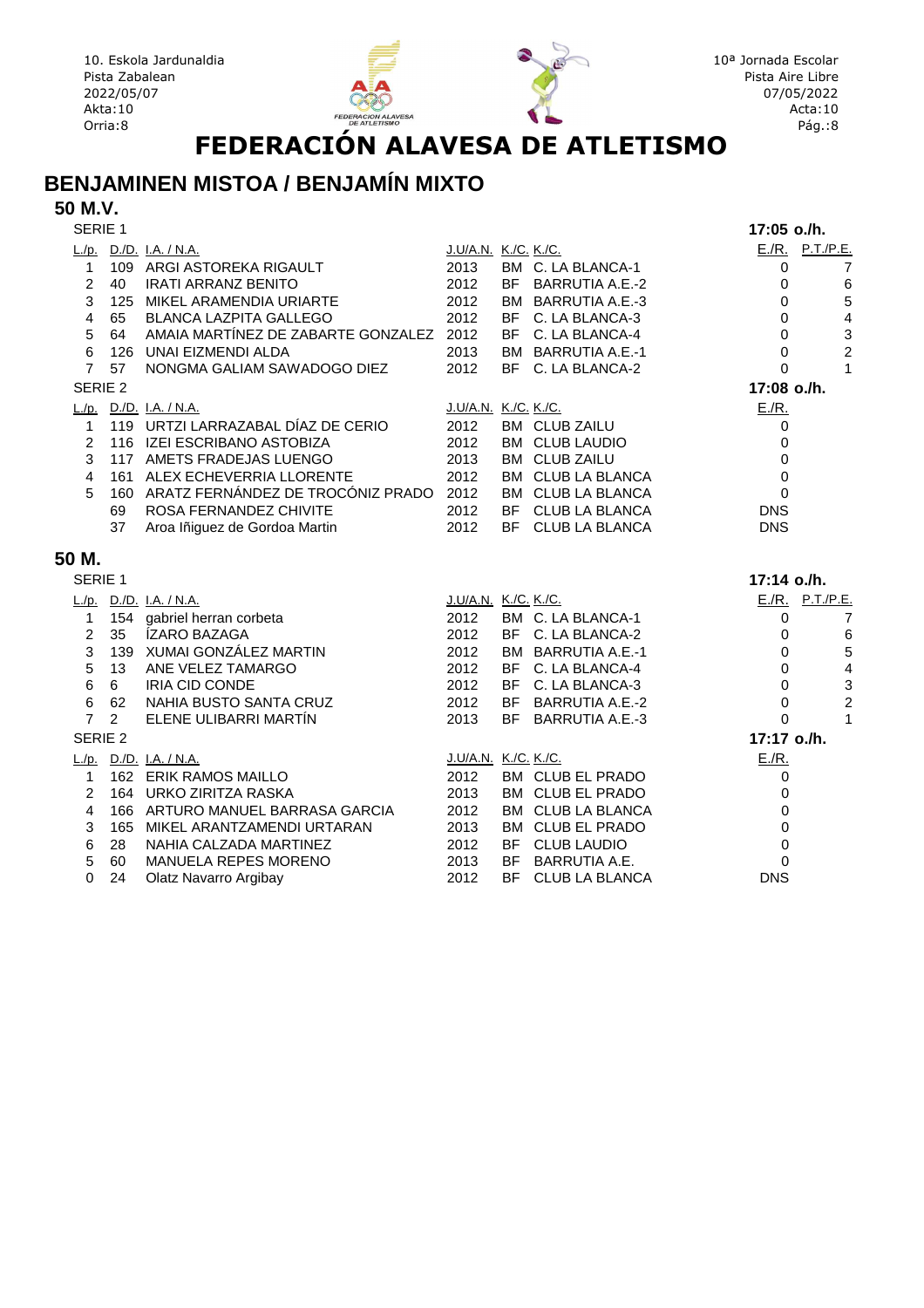

## **500 M.**<br>**SERIE 1**

| SERIE 1            |                |                                    |                      |           |                        | 17:30 o./h.        |                         |
|--------------------|----------------|------------------------------------|----------------------|-----------|------------------------|--------------------|-------------------------|
|                    |                | L./p. D./D. I.A. / N.A.            | J.U/A.N. K./C. K./C. |           |                        |                    | P./P. P.T./P.E.         |
| $\mathbf{1}$       | 23             | LUCÍA SEDANO                       | 2012                 |           | BF CLUB LA BLANCA      | 0                  |                         |
| $\overline{2}$     | 27             | MARA BUSTILLO GONZALEZ             | 2012                 |           | BF CLUB LAUDIO         | 0                  |                         |
| 3                  | $\overline{7}$ | IXONE ARECHAGA SÁENZ DE LACUESTA   | 2013                 | <b>BF</b> | <b>BARRUTIA A.E.-2</b> | 0                  | 4                       |
| $\overline{4}$     | 39             | JOSUNE MEDINA GONZÁLEZ DE URIARTE  | 2012                 |           | BF CLUB EL PRADO       | 0                  |                         |
| 5                  | 17             | <b>ILARGIÑE MENA BELTRAN</b>       | 2012                 |           | BF CLUB LA BLANCA      | 0                  |                         |
| 6                  | 18             | <b>IRENE GIL MORIEL</b>            | 2012                 |           | BF CLUB LA BLANCA      | 0                  |                         |
| $\overline{7}$     | 61             | SOFÍA CARRICAS                     | 2013                 | <b>BF</b> | <b>BARRUTIA A.E.-3</b> | 0                  | 3                       |
| 8                  | 71             | KAOMY CIPRIAN MANZUETA             | 2013                 |           | BF CLUB EL PRADO       | 0                  |                         |
| 9                  | 50             | Haizea Martinez Bastida            | 2012                 |           | BF C. LA BLANCA-4      | 0                  | 2                       |
| SERIE <sub>2</sub> |                |                                    |                      |           |                        | 17:39 o./h.        |                         |
|                    |                | L./p. D./D. I.A. / N.A.            | J.U/A.N. K./C. K./C. |           |                        |                    | E./R. P.T./P.E.         |
| $\mathbf{1}$       |                | 112 HAITZ FERRERO DIAZ             | 2012                 |           | BM C. LA BLANCA-1      | 0                  | $\overline{7}$          |
| $\overline{2}$     |                | 108 AMETS LÓPEZ DE GUEREÑU PEREA   | 2012                 |           | BM CLUB LA BLANCA      | 0                  |                         |
| 3                  |                | 152 XABI TULEBRAS PEREA            | 2012                 |           | BM BARRUTIA A.E.-1     | 0                  | $\,6$                   |
| 4                  |                | 110 ASIER CASTELLANO SANTOS        | 2013                 |           | BM C. LA BLANCA-3      | 0                  | 5                       |
| 5                  |                | 115 ARATZ AKESOLO ASTOBIZA         | 2013                 |           | <b>BM CLUB LAUDIO</b>  | 0                  |                         |
| 6                  |                | 106 URTZI LAGE DIEZ                | 2013                 |           | BM CLUB EL PRADO       | 0                  |                         |
| $\overline{7}$     |                | 131 AIMAR VIVAS URRACA             | 2012                 |           | BM CLUB EL PRADO       | 0                  |                         |
|                    |                | 104 MARKEL SÁENZ DE BURUAGA MOLINA | 2012                 |           | BM CLUB EL PRADO       | <b>DNS</b>         |                         |
|                    |                | 150 HARITZ CATALINA ARGOTE         | 2012                 |           | BM C. LA BLANCA-2      | <b>DNS</b>         |                         |
| <b>LUZERA</b>      |                |                                    |                      |           |                        | 17:30 o./h.        |                         |
|                    |                | L./p. D./D. I.A. / N.A.            | J.U/A.N. K./C. K./C. |           |                        |                    | P./P. P.T./P.E.         |
| $\mathbf 1$        |                | 107 ALEX ANTÓN BELTRÁN DE GUEVARA  | 2012                 |           | BM C. LA BLANCA-2      | $12(12-10-12-12)$  | $\overline{7}$          |
| 2                  | 128            | <b>MIKEL BOMBIN NAVAS</b>          | 2012                 |           | BM C. LA BLANCA-1      | $10(10-10-10-10)$  | 6                       |
| 3                  | 157            | <b>EGOITZ ZAMORA</b>               | 2012                 |           | BM C. LA BLANCA-3      | $10(10-9-X-X)$     | $\overline{5}$          |
| 4                  | 42             | ARIANE MERINO GOICOECHEA           | 2012                 |           | BF BARRUTIA A.E.-1     | $9(9-9-9-9)$       | $\overline{\mathbf{4}}$ |
| 5                  | 15             | DANIELA CALBETÓ GARCIA             | 2012                 |           | BF C. LA BLANCA-4      | $9(9-9-X-9)$       | 3                       |
| 6                  | 41             | IRATI LÓPEZ DE ARMENTIA MENDIA     | 2012                 |           | BF BARRUTIA A.E.-2     | $9(X-X-X-9)$       | $\overline{2}$          |
| $\overline{7}$     | 49             | Nahia Torrecilla Plaza             | 2012                 |           | BF CLUB EL PRADO       | $7(7-7-6-7)$       |                         |
|                    |                | 136 ALEX MARTÍNEZ DE MARAÑÓN       | 2012                 |           | BM BARRUTIA A.E.-3     | <b>DNS</b>         |                         |
| PISUA - 2 KG.      |                |                                    |                      |           |                        | 17:30 o./h.        |                         |
|                    |                | L./p. D./D. I.A. / N.A.            | J.U/A.N. K./C. K./C. |           |                        |                    | P./P. P.T./P.E.         |
| $\mathbf{1}$       |                | 159 MIKEL BALLESTA SÁNCHEZ         | 2012                 |           | BM BARRUTIA A.E.-2     | $7(7 - 7 - 7 - 7)$ | $\overline{7}$          |
| $\overline{2}$     | 55             | HAIZEA MONREAL ILLANA              | 2012                 | <b>BF</b> | <b>BARRUTIA A.E.-1</b> | $6(6-6-5-6)$       | 6                       |
|                    |                |                                    |                      |           |                        |                    |                         |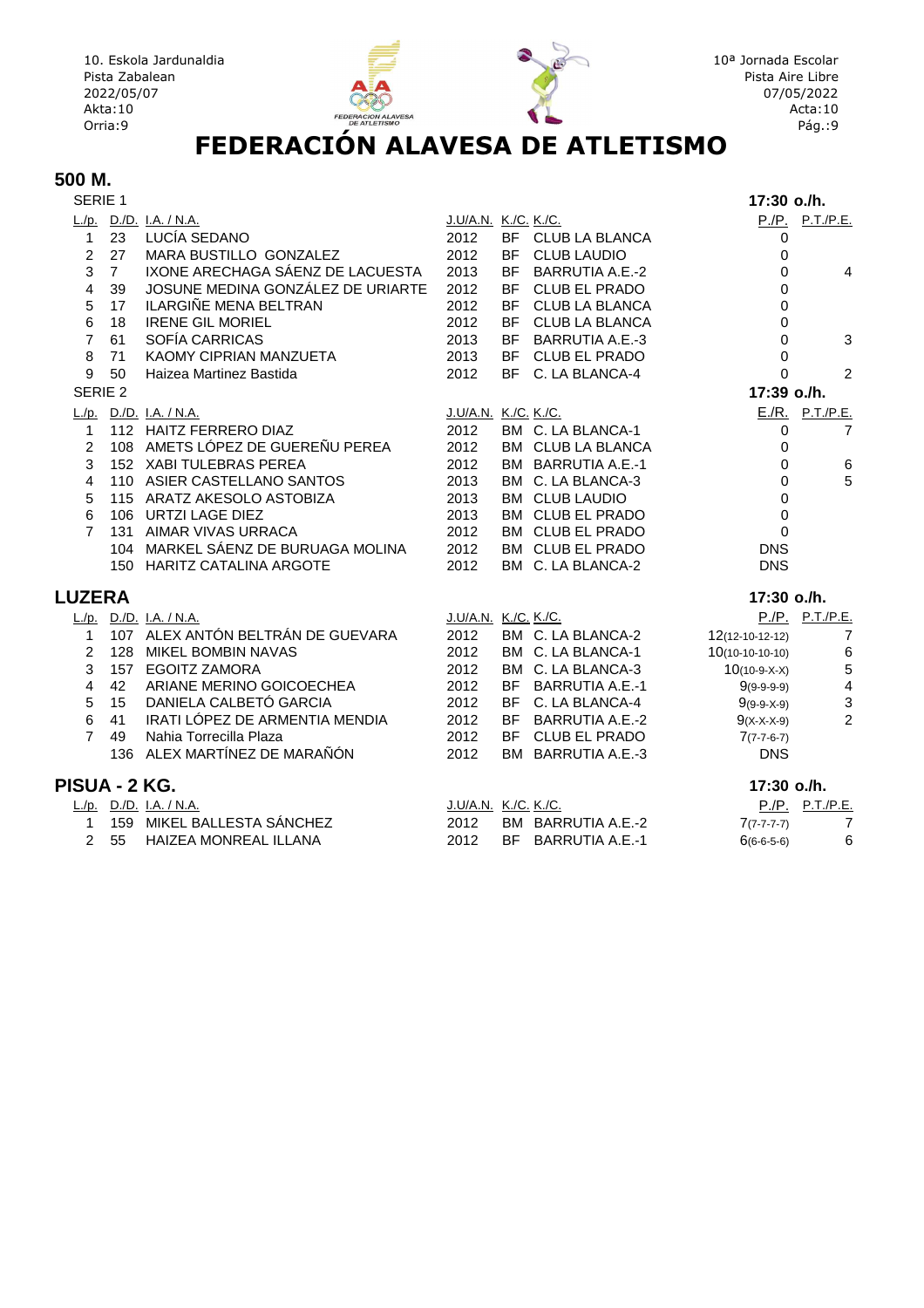

FEDER

#### **4x60 M. ALEVIN-BENJAMIN**

| SERIE 1            |            |                                                               |              |                             | 18:58 o./h.            |   |
|--------------------|------------|---------------------------------------------------------------|--------------|-----------------------------|------------------------|---|
|                    |            | L./p. D./D. I.A. / N.A.                                       |              | <u>J.U/A.N. K./C. K./C.</u> | $E./R.$ P.T./P.E.      |   |
| $\mathbf{1}$       |            | LA BLANCA - ALEVÍN 1                                          |              |                             | 39.71                  | 8 |
|                    | 262        | NEREA SÁNCHEZ GUIJARRO                                        | 2010         | AF                          |                        |   |
|                    | 242        | CAROLINA GUTIÉRREZ PEREIRA                                    | 2010         | AF                          |                        |   |
|                    | 243        | GOIURI AZPITARTE LARRINAGA                                    | 2011         | AF                          |                        |   |
|                    | 239        | ARET LARREINA DE EUSEBIO                                      | 2010         | AF                          |                        |   |
| $\overline{2}$     |            | BARRUTIA - ALEVIN 2                                           |              |                             | 40.87                  | 7 |
|                    | 305        | AIMAR ALEGRE ARINA                                            | 2010         | AM                          |                        |   |
|                    | 308        | kilian Beltran de otalora Urrutia                             | 2010         | AM                          |                        |   |
|                    | 316<br>312 | <b>ALAIN MARIMON</b><br>AMETS SANTA CRUZ GUEVARA              | 2011<br>2010 | AM<br>AM                    |                        |   |
| 3                  |            | LA BLANCA - ALEVÍN 2                                          |              |                             | 37.53                  | 6 |
|                    | 260        | NAIA GARCIA DE LAS HERAS                                      | 2010         | AF                          |                        |   |
|                    | 248        | <b>IRUNE MARTÍNEZ OCHOA</b>                                   | 2010         | AF                          |                        |   |
|                    | 267        | <b>TANIA JOSA LORENZO</b>                                     | 2010         | AF                          |                        |   |
|                    | 245        | <b>IRENE ANGULO MORENO</b>                                    | 2010         | AF                          |                        |   |
| 4                  |            | BARRUTIA - ALEVIN 3                                           |              |                             | 38.37                  | 5 |
|                    | 213        | <b>IRENE ARBEROLA</b>                                         | 2010         | AF                          |                        |   |
|                    | 212        | EIDER ECHEVERRIA ARTEUN CORRES                                | 2010         | AF                          |                        |   |
|                    | 214        | EIDER PEREZ LUNA                                              | 2010         | AF                          |                        |   |
|                    | 287        | MINERVA CONTRERAS HERRAN                                      | 2011         | AF                          |                        |   |
| 5                  |            | <b>BARRUTIA - ALEVIN 1</b>                                    |              |                             | 39.71                  | 4 |
|                    | 368        | AMETS FERNANDEZ DE JAUREGUI PEREZ                             | 2010         | AM                          |                        |   |
|                    | 229        | EIDER ANDRÉS ARAUZO                                           | 2010         | AF                          |                        |   |
|                    | 232<br>317 | AITANA MOLINERO MONTERO<br>DIEGO UZQUIANO RUIZ                | 2010<br>2010 | AF<br>AM                    |                        |   |
| 6                  |            | LAUDIO - ALEVIN 2                                             |              |                             | 40.69                  | 3 |
|                    | 201        | ALBA DE ARRIBA DIOS                                           | 2010         | AF                          |                        |   |
|                    | 204        | <b>GARAZI MANTEROLA FANDINO</b>                               | 2011         | AF                          |                        |   |
|                    | 202        | ARENE FERNANDEZ REY                                           | 2010         | AF                          |                        |   |
|                    | 208        | <b>MALEN ARAMBURU GARCIA</b>                                  | 2010         | AF                          |                        |   |
| $\overline{7}$     |            | LAUDIO - ALEVIN 1                                             |              |                             | 38.37                  | 2 |
|                    | 351        | OIER FRUTOS SAEZ                                              | 2010         | AM                          |                        |   |
|                    | 347        | OIER AKESOLO ASTOBIZA                                         | 2011         | AM                          |                        |   |
|                    | 349        | MANEZ AZUMENDI BALADO                                         | 2010         | AM                          |                        |   |
|                    | 352        | EGOITZ MATEOS GONZALEZ                                        | 2011         | AM                          |                        |   |
| 8                  |            | LAUDIO - ALEVIN 3                                             |              |                             | 43.27                  | 1 |
|                    | 354        | ANDER TORRECILLA ALMODOVAR                                    | 2011         | AM                          |                        |   |
|                    | 205        | HAIZEA MARQUINA SOUTO                                         | 2010         | AF                          |                        |   |
|                    | 378<br>353 | ZUHAR ATXURRA PERAL<br>LEO REIGADAS ELORRIAGA                 | 2011<br>2011 | AM<br>AM                    |                        |   |
|                    |            |                                                               |              |                             |                        |   |
| SERIE <sub>2</sub> |            |                                                               |              |                             | 19:02 o./h.            |   |
|                    |            | L./p. D./D. I.A. / N.A.                                       |              | <u>J.U/A.N. K./C. K./C.</u> | <u>E./R. P.T./P.E.</u> |   |
| $\mathbf{1}$       |            | LA BLANCA - BENJAMIN 1                                        |              |                             | 40.47                  | 7 |
|                    | 108        | AMETS LÓPEZ DE GUEREÑU PEREA                                  | 2012         | <b>BM</b>                   |                        |   |
|                    | 128        | MIKEL BOMBIN NAVAS                                            | 2012         | <b>BM</b>                   |                        |   |
|                    | 23         | LUCÍA SEDANO                                                  | 2012         | BF                          |                        |   |
|                    | 112        | HAITZ FERRERO DIAZ                                            | 2012         | <b>BM</b>                   |                        |   |
| $\overline{2}$     |            | LA BLANCA -BENJAMIN 2                                         |              |                             | 40.89                  | 6 |
|                    | 35<br>18   | <b>ÍZARO BAZAGA</b><br><b>IRENE GIL MORIEL</b>                | 2012<br>2012 | BF<br>BF                    |                        |   |
|                    | 17         | ILARGIÑE MENA BELTRAN                                         | 2012         | BF                          |                        |   |
|                    | 24         | Olatz Navarro Argibay                                         | 2012         | BF                          |                        |   |
| 3                  |            | <b>BARRUTIA - BENJAMIN 2</b>                                  |              |                             | 42.00                  | 5 |
|                    | 126        | UNAI EIZMENDI ALDA                                            | 2013         | ВM                          |                        |   |
|                    | 139        | XUMAI GONZÁLEZ MARTIN                                         | 2012         | BM                          |                        |   |
|                    | 42         | ARIANE MERINO GOICOECHEA                                      | 2012         | BF                          |                        |   |
|                    | 55         | HAIZEA MONREAL ILLANA                                         | 2012         | ΒF                          |                        |   |
| 4                  |            | LA BLANCA - BENJAMIN 3                                        |              |                             | 43.81                  | 4 |
|                    | 161        | ALEX ECHEVERRIA LLORENTE                                      | 2012         | BM                          |                        |   |
|                    | 160        | ARATZ FERNÁNDEZ DE TROCÓNIZ PRADO                             | 2012         | BM                          |                        |   |
|                    | 157        | <b>EGOITZ ZAMORA</b>                                          | 2012         | ВM                          |                        |   |
|                    | 110        | ASIER CASTELLANO SANTOS                                       | 2013         | ВM                          |                        | 3 |
| 5                  |            | LA BLANCA - BENJAMIN 4                                        |              |                             | 45.02                  |   |
|                    | 50<br>64   | Haizea Martinez Bastida<br>AMAIA MARTÍNEZ DE ZABARTE GONZALEZ | 2012<br>2012 | BF<br>BF                    |                        |   |
|                    | 166        | ARTURO MANUEL BARRASA GARCIA                                  | 2012         | ВM                          |                        |   |
|                    | 15         | DANIELA CALBETO GARCIA                                        | 2012         | BF                          |                        |   |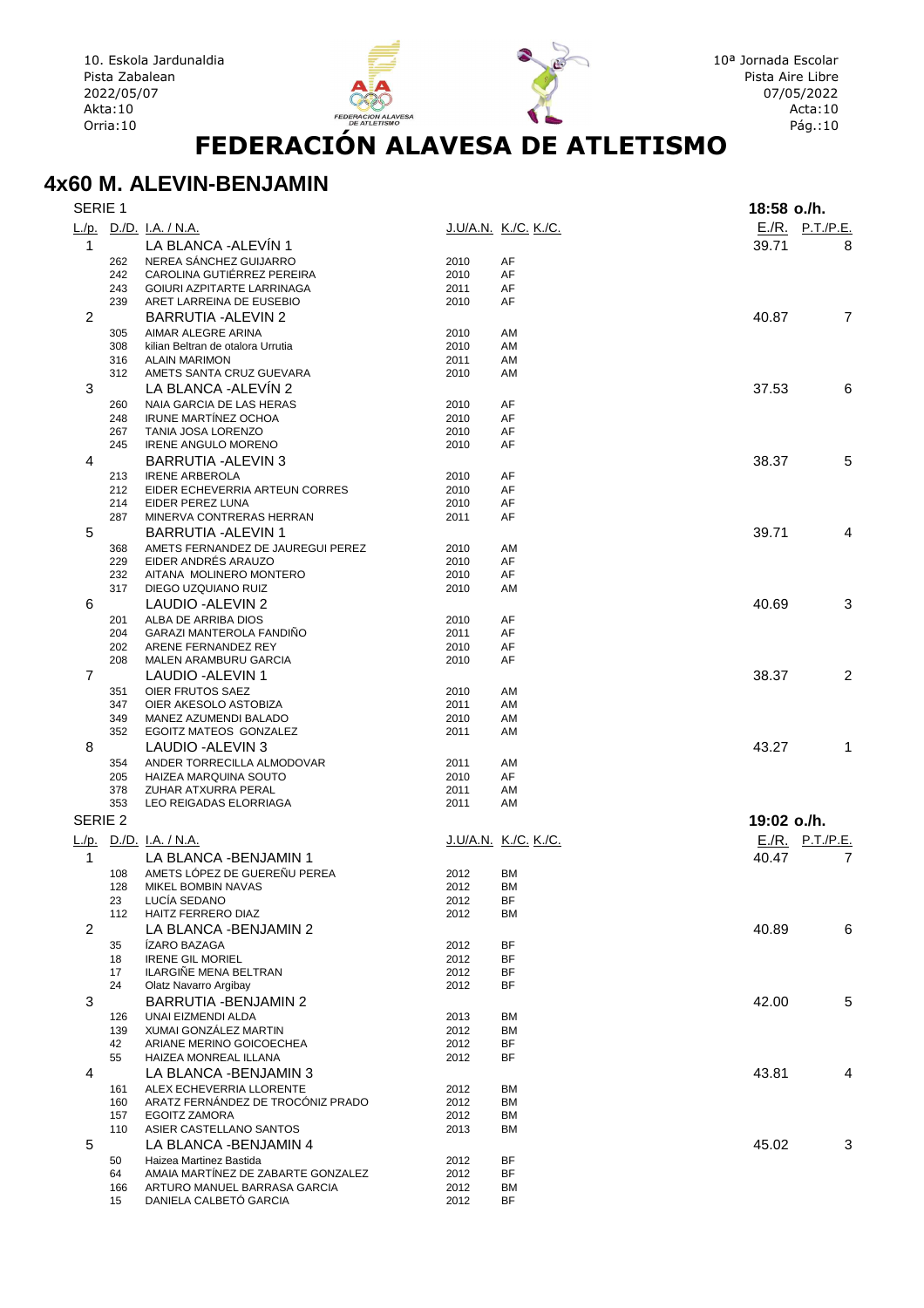|                | Pista Zabalean<br>2022/05/07<br>Akta: 10<br>Orria:11 | 10. Eskola Jardunaldia<br><b>FEDERACION ALAVESA</b><br><b>DE ATLETISMO</b><br>FEDERACIÓN ALAVESA DE ATLETISMO |                             |                        |                      | 10 <sup>a</sup> Jornada Escolar<br>Pista Aire Libre<br>07/05/2022<br>Acta: 10<br>Pág.:11 |   |
|----------------|------------------------------------------------------|---------------------------------------------------------------------------------------------------------------|-----------------------------|------------------------|----------------------|------------------------------------------------------------------------------------------|---|
| 6              |                                                      | BARRUTIA - BENJAMIN 1                                                                                         |                             |                        |                      | 45.25                                                                                    | 2 |
|                | 62                                                   | NAHIA BUSTO SANTA CRUZ                                                                                        | 2012                        | <b>BF</b>              |                      |                                                                                          |   |
|                | 40                                                   | <b>IRATI ARRANZ BENITO</b>                                                                                    | 2012                        | <b>BF</b>              |                      |                                                                                          |   |
|                | $\overline{7}$<br>41                                 | IXONE ARECHAGA SÁENZ DE LACUESTA<br>IRATI LÓPEZ DE ARMENTIA MENDIA                                            | 2013<br>2012                | BF<br>ΒF               |                      |                                                                                          |   |
| $\overline{7}$ |                                                      | <b>CLUB LAUDIO</b>                                                                                            |                             |                        |                      | 45.72                                                                                    |   |
|                | 116                                                  | IZEI ESCRIBANO ASTOBIZA                                                                                       | 2012                        | <b>BM</b>              |                      |                                                                                          |   |
|                | 115                                                  | ARATZ AKESOLO ASTOBIZA                                                                                        | 2013                        | <b>BM</b><br><b>BF</b> |                      |                                                                                          |   |
|                | 28<br>27                                             | NAHIA CALZADA MARTINEZ<br>MARA BUSTILLO GONZALEZ                                                              | 2012<br>2012                | <b>BF</b>              |                      |                                                                                          |   |
| 8              |                                                      | <b>BARRUTIA - BENJAMIN 3</b>                                                                                  |                             |                        |                      | 47.29                                                                                    |   |
|                | 125                                                  | MIKEL ARAMENDIA URIARTE                                                                                       | 2012                        | BM                     |                      |                                                                                          |   |
|                | $\overline{2}$<br>61                                 | ELENE ULIBARRI MARTÍN<br>SOFÍA CARRICAS                                                                       | 2013<br>2013                | <b>BF</b><br><b>BF</b> |                      |                                                                                          |   |
|                | 60                                                   | MANUELA REPES MORENO                                                                                          | 2013                        | <b>BF</b>              |                      |                                                                                          |   |
| SERIE3         |                                                      |                                                                                                               |                             |                        |                      | 19:05 o./h.                                                                              |   |
| L./p.          |                                                      | <u>D./D. I.A. / N.A.</u>                                                                                      | <u>J.U/A.N. K./C. K./C.</u> |                        |                      | $E/R$ .                                                                                  |   |
| 1              |                                                      | ZAILU                                                                                                         |                             |                        |                      | 38.13                                                                                    |   |
|                | 210                                                  | EIDER NIEVA VELASCO                                                                                           | 2010                        | AF                     |                      |                                                                                          |   |
|                | 211<br>302                                           | MAIALEN IRAÑETA DE FELIPE<br>BEÑAT URBIOLA GARATE                                                             | 2010<br>2011                | AF<br>AM               |                      |                                                                                          |   |
|                | 303                                                  | JULEN PRECIADO CALVO                                                                                          | 2011                        | AM                     |                      |                                                                                          |   |
| 2              |                                                      | EL PRADO-A                                                                                                    |                             |                        |                      | 39.77                                                                                    |   |
|                | 327<br>357                                           | ENEKO RUIZ DE LUZURIAGA LAMAS<br><b>ENEKO GARCÍA MONTANS</b>                                                  | 2010<br>2010                | AM<br>AM               |                      |                                                                                          |   |
|                | 321                                                  | XABIER FERRERO DIAZ                                                                                           | 2010                        | AM                     |                      |                                                                                          |   |
|                | 324                                                  | JULEN DUEÑAS KORTA                                                                                            | 2010                        | AM                     |                      |                                                                                          |   |
| 3              |                                                      | LA BLANCA-B<br>ANE ROSS BERDONCES                                                                             |                             | AF                     |                      | 40.27                                                                                    |   |
|                | 236<br>247                                           | IRUNE MARTÍN GONZÁLEZ                                                                                         | 2010<br>2011                | AF                     |                      |                                                                                          |   |
|                | 244                                                  | <b>IBONE RUIZ ARAQUE</b>                                                                                      | 2011                        | AF                     |                      |                                                                                          |   |
|                | 253                                                  | <b>KEIRA RUIZ ORIVE</b>                                                                                       | 2011                        | AF                     |                      | 40.45                                                                                    |   |
| 4              | 348                                                  | LAUDIO - A<br>MARKEL ALEJANDRE OLABARRIETA                                                                    | 2011                        | AM                     |                      |                                                                                          |   |
|                | 205                                                  | HAIZEA MARQUINA SOUTO                                                                                         | 2010                        | AF                     |                      |                                                                                          |   |
|                | 355                                                  | ENDIKA ANDONI ZABALLA DELGADO<br>OIER FRUTOS SAEZ                                                             | 2011                        | AM                     |                      |                                                                                          |   |
| 5              | 351                                                  | EL PRADO-B                                                                                                    | 2010                        | AM                     |                      | 43.73                                                                                    |   |
|                |                                                      | 164 URKO ZIRITZA RASKA                                                                                        | 2013                        | BM                     |                      |                                                                                          |   |
|                | 165                                                  | MIKEL ARANTZAMENDI URTARAN                                                                                    | 2013                        | ВM                     |                      |                                                                                          |   |
|                | 106<br>131                                           | URTZI LAGE DIEZ<br>AIMAR VIVAS URRACA                                                                         | 2013<br>2012                | ВM<br>ВM               |                      |                                                                                          |   |
| 6              |                                                      | LAUDIO -B                                                                                                     |                             |                        |                      | 44.02                                                                                    |   |
|                | 206                                                  | HAIZEA VIVARACHO MOSQUERA                                                                                     | 2011                        | AF                     |                      |                                                                                          |   |
|                | 207<br>209                                           | <b>IRATI ORTEGA MINGUEZ</b><br>SAIOA TORRECILLA ALMODOVAR                                                     | 2010<br>2011                | AF<br>AF               |                      |                                                                                          |   |
|                | 278                                                  | <b>IRATI TRUJILLANO ARROYO</b>                                                                                | 2011                        | AF                     |                      |                                                                                          |   |
|                |                                                      | LA BLANCA - A                                                                                                 |                             |                        |                      | <b>DQ-RT24.7</b>                                                                         |   |
|                | 261<br>297                                           | Naroa Gómez Tobillas<br>Naiara afonso rodrigues                                                               | 2011<br>2010                | AF<br>AF               |                      |                                                                                          |   |
|                | 256                                                  | Malen Ahedo Martinez de Albeniz                                                                               | 2011                        | AF                     |                      |                                                                                          |   |
|                | 277                                                  | <b>KLARA BOMBIN NAVAS</b>                                                                                     | 2010                        | AF                     |                      |                                                                                          |   |
| SERIE 4        |                                                      |                                                                                                               |                             |                        |                      | 19:09 o./h.                                                                              |   |
|                |                                                      | <u>L./p. D./D. I.A. / N.A.</u>                                                                                | <u>J.U/A.N. K./C. K./C.</u> |                        |                      | E/R.                                                                                     |   |
| $\mathbf 1$    |                                                      | <b>LA BLANCA-C</b>                                                                                            |                             |                        |                      | 37.27                                                                                    |   |
|                | 330<br>335                                           | ARITZ QUINTANA PEREDA<br>ANDER AYALA MURILLO                                                                  | 2011<br>2010                | AM<br>AM               |                      |                                                                                          |   |
|                | 336                                                  | INIGO OCHOA ALVAREZ DE ARCAYA                                                                                 | 2011                        | AM                     |                      |                                                                                          |   |
|                | 373                                                  | ERLANTZ GUEVARA MARIN                                                                                         | 2010                        | AM                     |                      |                                                                                          |   |
| $\overline{2}$ | 337                                                  | LA BLANCA-D<br>AIMAR DOMEZAIN AMOR                                                                            | 2011                        | AM                     |                      | 39.17                                                                                    |   |
|                | 339                                                  | SANTI TOBÍAS GELADO                                                                                           | 2011                        | AM                     |                      |                                                                                          |   |
|                | 366                                                  | JAVIER BARREIRO FERNANDEZ                                                                                     | 2011                        | AM                     |                      |                                                                                          |   |
|                | 372                                                  | Oier Jiménez Gómez                                                                                            | 2011                        | AM                     |                      |                                                                                          |   |
| 3              | 599                                                  | EL PRADO-C<br>MALEN ARANTZAMENDI URTARAN                                                                      | 2011                        | AF                     |                      | 42.30                                                                                    |   |
|                | 273                                                  | DAIRA MARTÍNEZ ANDRÉS                                                                                         | 2011                        | AF                     |                      |                                                                                          |   |
|                | 288                                                  | IZEIA SAN MARTIN ALTUNA                                                                                       | 2011                        | AF                     |                      |                                                                                          |   |
| 4              | 321                                                  | XABIER FERRERO DIAZ<br><b>MIXTO</b>                                                                           | 2010                        | AM                     |                      | 45.23                                                                                    |   |
|                | 71                                                   | KAOMY CIPRIAN MANZUETA                                                                                        | 2013                        | BF                     | <b>CLUB EL PRADO</b> |                                                                                          |   |
|                | 119                                                  | URTZI LARRAZABAL DÍAZ DE CERIO                                                                                | 2012                        | ВM                     | <b>CLUB ZAILU</b>    |                                                                                          |   |
|                | 57                                                   | NONGMA GALIAM SAWADOGO DIEZ                                                                                   | 2012                        | BF                     | CLUB LA BLANCA       |                                                                                          |   |

109 ARGI ASTOREKA RIGAULT 2013 BM CLUB LA BLANCA